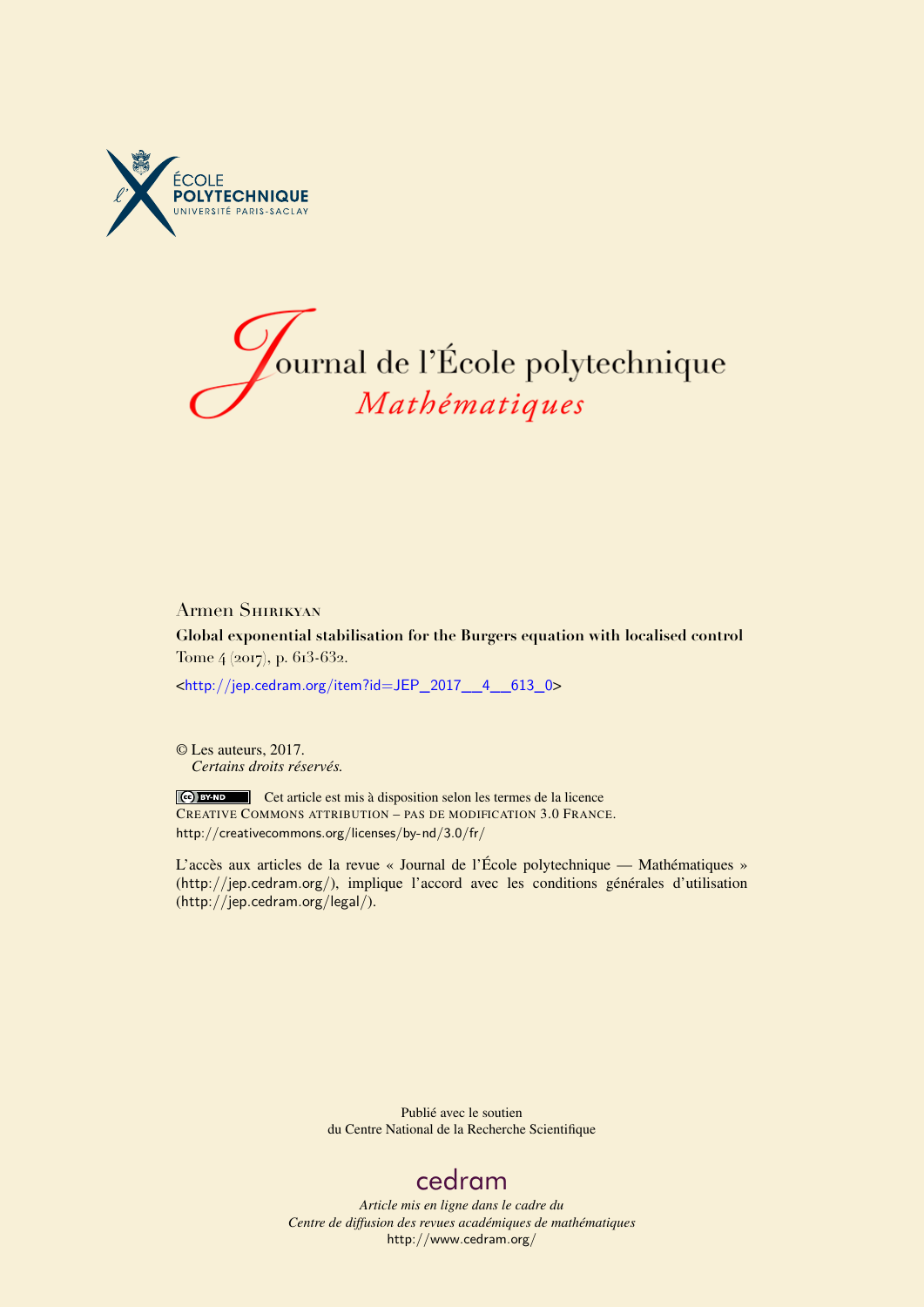# Journal de l'École polytechnique Tome 4, 2017, p. 613–632<br>DOI: 10.5802/jep.53

## GLOBAL EXPONENTIAL STABILISATION FOR THE BURGERS EQUATION WITH LOCALISED CONTROL

## by Armen Shirikyan

Abstract. — We consider the 1D viscous Burgers equation with a control localised in a finite interval. It is proved that, for any  $\varepsilon > 0$ , one can find a time T of order  $\log \varepsilon^{-1}$  such that any initial state can be steered to the  $\varepsilon$ -neighbourhood of a given trajectory at time T. This property combined with an earlier result on local exact controllability shows that the Burgers equation is globally exactly controllable to trajectories in a finite time that does not depend on the initial conditions.

Résumé (Stabilisation exponentielle globale pour l'équation de Burgers avec contrôle localisé) Nous considérons l'équation de Burgers visqueuse 1D avec un contrôle localisé dans un intervalle fini. Nous montrons que, pour tout  $\varepsilon > 0$ , on peut trouver un temps T d'ordre log ε<sup>−1</sup> tel que tout état initial peut être amené dans un ε-voisinage d'une trajectoire donnée au temps T. Cette propriété, jointe à un résultat précédent de contrôle local exact, montre que l'équation de Burgers est globalement exactement contrôlable vers les trajectoires en un temps fini qui ne dépend pas des conditions initiales.

### **CONTENTS**

Keywords. — Burgers equation, exponential stabilisation, localised control, Harnack inequality.

Mathematical subject classification (2010). — 35L65, 35Q93, 93C20.

This research was carried out within the MME-DII Center of Excellence (ANR-11-LABX-0023-01) and supported by the CNRS PICS *Fluctuation theorems in stochastic systems*.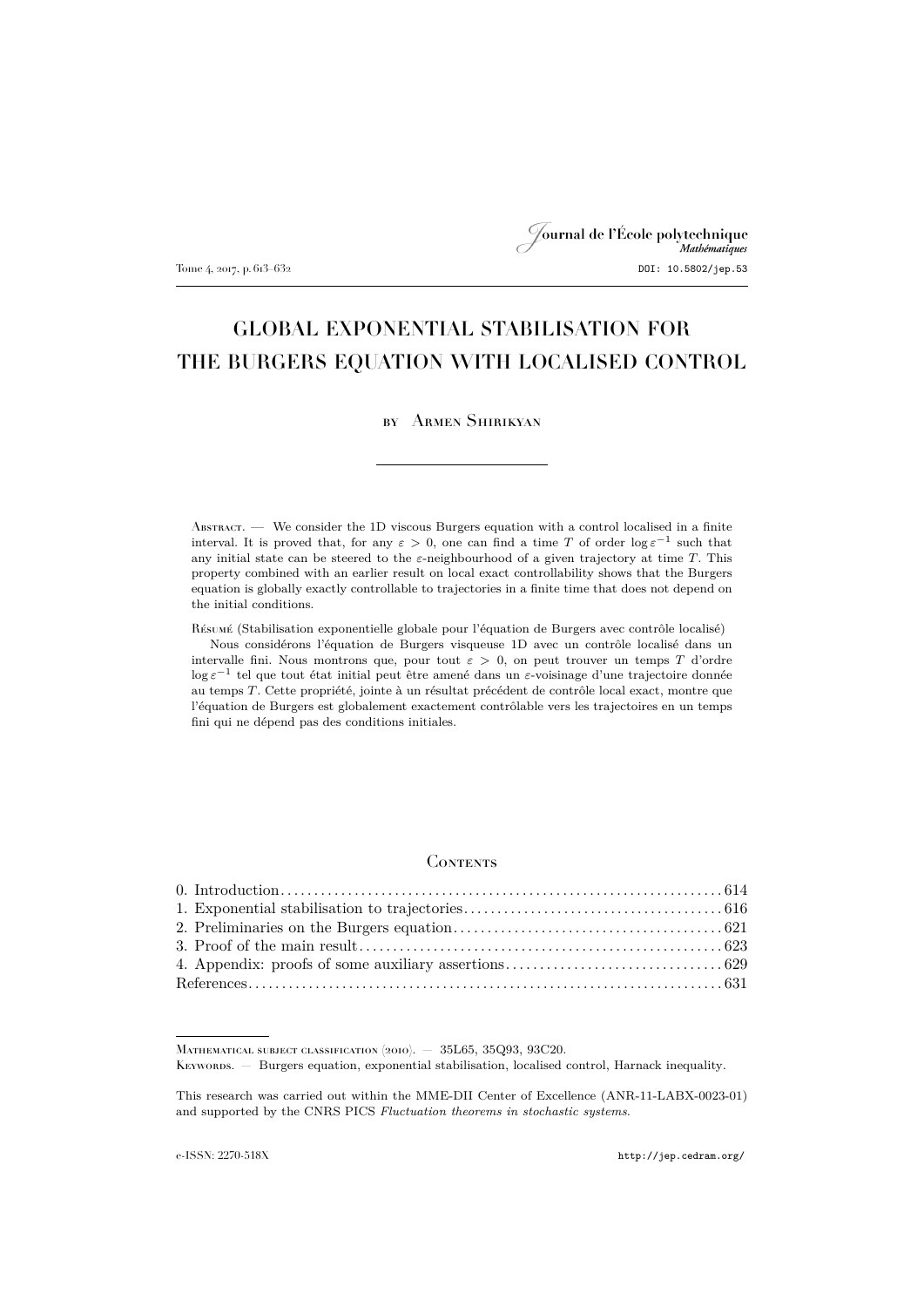### 0. Introduction

<span id="page-2-0"></span>Let us consider the controlled Burgers equation on the interval  $I = (0, 1)$  with the Dirichlet boundary condition:

<span id="page-2-1"></span>(0.1) 
$$
\partial_t u - \nu \partial_x^2 u + u \partial_x u = h(t, x) + \zeta(t, x),
$$

<span id="page-2-2"></span>
$$
(0.2) \t\t u(t,0) = u(t,1) = 0.
$$

Here  $u = u(t, x)$  is an unknown function,  $\nu > 0$  is a parameter, h is a fixed function, and  $\zeta$  is a control that is assumed to be localised in an interval  $[a, b] \subset I$ . As is known, the initial-boundary value problem for [\(0.1\)](#page-2-1) is well posed; see Proposition 2.1. Namely, if  $h \in L^2_{loc}(\mathbb{R}_+, L^2(I))$  and  $\zeta \equiv 0$ , then, for any  $u_0 \in L^2(I)$ , Problem [\(0.1\)](#page-2-1),  $(0.2)$  has a unique solution  $u(t, x)$  that belongs to the space

<span id="page-2-3"></span>
$$
\mathscr{X}=\{u\in L^2_{\mathrm{loc}}(\mathbb{R}_+,H^1_0(I)):\partial_t u\in L^2_{\mathrm{loc}}(\mathbb{R}_+,H^{-1}(I))\}
$$

and satisfies the initial condition

$$
(0.3) \t\t u(0,x) = u_0(x);
$$

see the end of this Introduction for the definition of functional spaces. Let us denote by  $\mathscr{R}_t(u_0, h)$  the mapping that takes the pair  $(u_0, h)$  to the solution  $u(t)$  (with  $\zeta \equiv 0$ ). We wish to study the problem of controllability for  $(0.1)$ . This question received great deal of attention in the last twenty years, and we now recall some achievements related to our paper.

One of the first results was obtained by Fursikov and Imanuvilov [\[FI95,](#page-20-0) [FI96\]](#page-20-1). They established the following two properties:

LOCAL EXACT CONTROLLABILITY. — Let  $\widehat{u}_0 \in H_0^1(I)$  and  $h \in L^2_{loc}(\mathbb{R}_+, L^2(I))$  be some<br>functions, let  $\widehat{u}_0 \in \mathbb{R}$ . by the the corresponding training functions of Drablem  $(0, 1)$ ,  $(0, 2)$ *functions, let*  $\hat{u} = \mathcal{R}_t(\hat{u}_0, h)$  *be the corresponding trajectory of Problem* [\(0.1\)](#page-2-1)*,* [\(0.2\)](#page-2-2)  $with \zeta \equiv 0, and let T > 0.$  Then there is  $\varepsilon > 0$  such that, for any  $u_0 \in H_0^1(I)$  satisfying *the inequality*  $||u_0 - \hat{u}_0||_{H^1} \leq \varepsilon$ , one can find a control<sup>(1)</sup>  $\zeta \in L^2(J_T \times I)$  supported in<br>  $I_{\zeta}$  is a both for which  $\mathcal{R}$  (as  $h \in \zeta$ )  $\widehat{\omega}(T)$ . Moreover, when T is fixed, the number of  $J_T \times [a, b]$  *for which*  $\mathcal{R}_T(u_0, h + \zeta) = \hat{u}(T)$ *. Moreover, when* T *is fixed, the number*  $\varepsilon$  $can^{(2)}$  be chosen to be the same for all  $\hat{u}_0$  and h *varying in bounded subsets of the* spaces  $H_0^1(I)$  and  $L^2(J_T \times I)$ , respectively.

Absence of approximate controllability.  $-$  *For any*  $u_0 \in L^2(I)$  *and any positive numbers*  $T$  *and*  $R$ *, one can find*  $\hat{u} \in L^2(I)$  *such that, for any control*  $\zeta \in L^2(J_T \times I)$ *supported by*  $J_T \times [a, b]$ *, we have* 

(0.4) 
$$
\|\mathscr{R}_T(u_0, h + \zeta) - \widehat{u}\| \ge R.
$$

These results were extended and developed in many works. In particular, Diaz [\[Dia96\]](#page-19-1) established some a priori bounds for solutions of Equation [\(0.1\)](#page-2-1) and used them to prove the absence of approximate controllability in various functional classes.

<sup>&</sup>lt;sup>(1)</sup>We denote by  $J_T$  the time interval [0, T].

 $(2)$ This property is not explicitly mentioned in [\[FI95\]](#page-20-0). However, it is implied by the proof, and we discuss it in Section [1](#page-4-0) when proving our result on exact controllability to trajectories.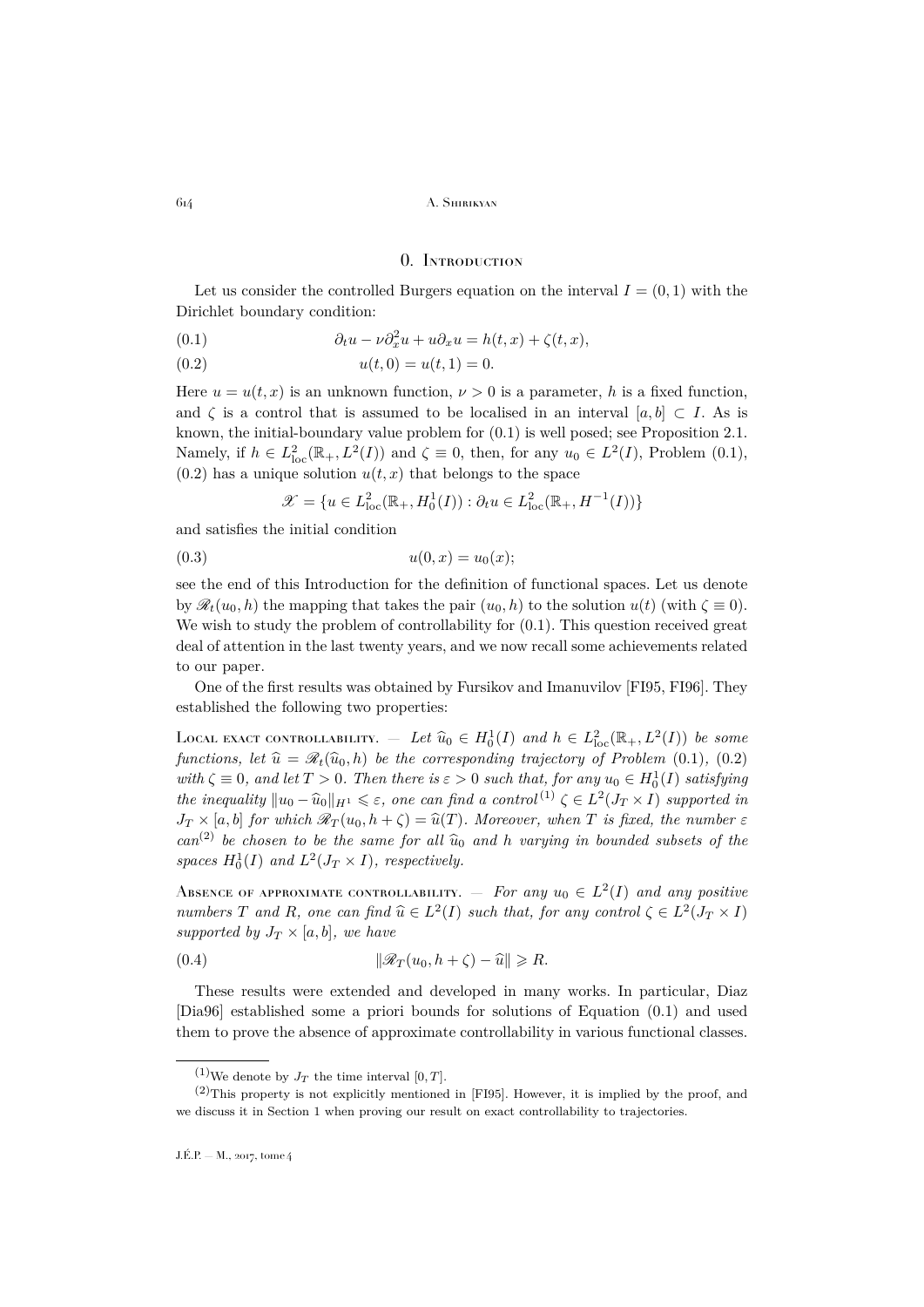His results show that the global approximate controllability does not hold, even if we allow infinite time of control. Glass and Guererro [\[GG07\]](#page-20-2) and Léautaud [\[Léa12\]](#page-20-3) proved global exact boundary controllability to constant states, Coron [\[Cor07b\]](#page-19-2) and Fernández-Cara–Guererro [\[FCG07\]](#page-19-3) established some estimates for the time and cost of control, and Chapouly [\[Cha09\]](#page-19-4) (see also Marbach [\[Mar14\]](#page-20-4)) proved global exact controllability to trajectories with two boundary and one distributed scalar controls, provided that  $h \equiv 0$ . Horsin [\[Hor08\]](#page-20-5) proved the local exact controllability in the La-grangian setting. Some non-controllability results for Equation [\(0.1\)](#page-2-1) with  $h \equiv \zeta \equiv 0$ and boundary controls are established by Guererro–Imanuvilov [\[GI07\]](#page-20-6), who used the Cole–Hopf transform and some qualitative properties of solutions for the heat equation. The problem of stabilisation of the viscous Burgers equations was also studied in a number of papers. In particular, Thevenet–Buchot–Raymond [\[TBR10\]](#page-20-7) constructed a nonlinear feedback law stabilising the 2D problem and Kröner–Rodrigues [\[KR15\]](#page-20-8) studied the stabilisation to a non-stationary solution. A large number of works were devoted to the investigation of similar questions for other, more sophisticated equations of fluid mechanics; see the books [\[Fur00,](#page-19-5) [Cor07a\]](#page-19-6) and the review paper [\[Cor10\]](#page-19-7), as well as the references therein. We do not discuss them here, because their methods are not likely to apply to the class of problems we deal with.

In view of the above-mentioned controllability properties for the viscous Burgers equation, a natural questions arises: does the *exact controllability to trajectories* hold for *arbitrary initial conditions and nonzero right-hand sides* ? It turns out that the answer to this question is positive, provided that the time of control is sufficiently large. Namely, the main result of this paper combined with the above-mentioned property of local exact controllability to trajectories imply the following theorem.<sup>(3)</sup>

Main Theorem. — Let  $\nu > 0$  and  $[a, b] \subset I$  be fixed. Then, for any  $K > 0$ , there is  $T > 0$  such that the following property holds: given a function  $h \in (H^1_{ul} \cap L^{\infty})(\mathbb{R}_+ \times I)$ *whose norm does not exceed* K and arbitrary initial conditions  $u_0, \hat{u}_0 \in L^2(I)$  one can<br> $\mathcal{L}_{\mathcal{L}}(I) \cong L^2(I) \times L^2(I)$  is expanded by L is leader that find a control  $\zeta \in L^2(J_T \times I)$  supported by  $J_T \times [a, b]$  such that

<span id="page-3-0"></span>(0.5) 
$$
\mathscr{R}_T(u_0, h + \zeta) = \mathscr{R}_T(\widehat{u}_0, h).
$$

We emphasise that the time of control  $T$  does not depend on the initial conditions, so that we have global exact controllability to trajectories at a fixed time, provided that  $\nu$ , [a, b], and h are fixed. To the best of my knowledge, the Main Theorem stated above provides a first global controllability result for Burgers-type equations with no further conditions on the data. It remains in fact valid for a much larger class of damped–driven scalar conservation laws in higher dimension, and this question will be addressed in a subsequent publication.

The rest of the paper is organised as follows. In Section [1,](#page-4-0) we formulate a result on exponential stabilisation to trajectories, outline the scheme of its proof, and derive the Main Theorem. Section [2](#page-9-0) is devoted to some preliminaries about the Burgers

 $(3)$ See the Notation below for definition of the spaces used in the statement.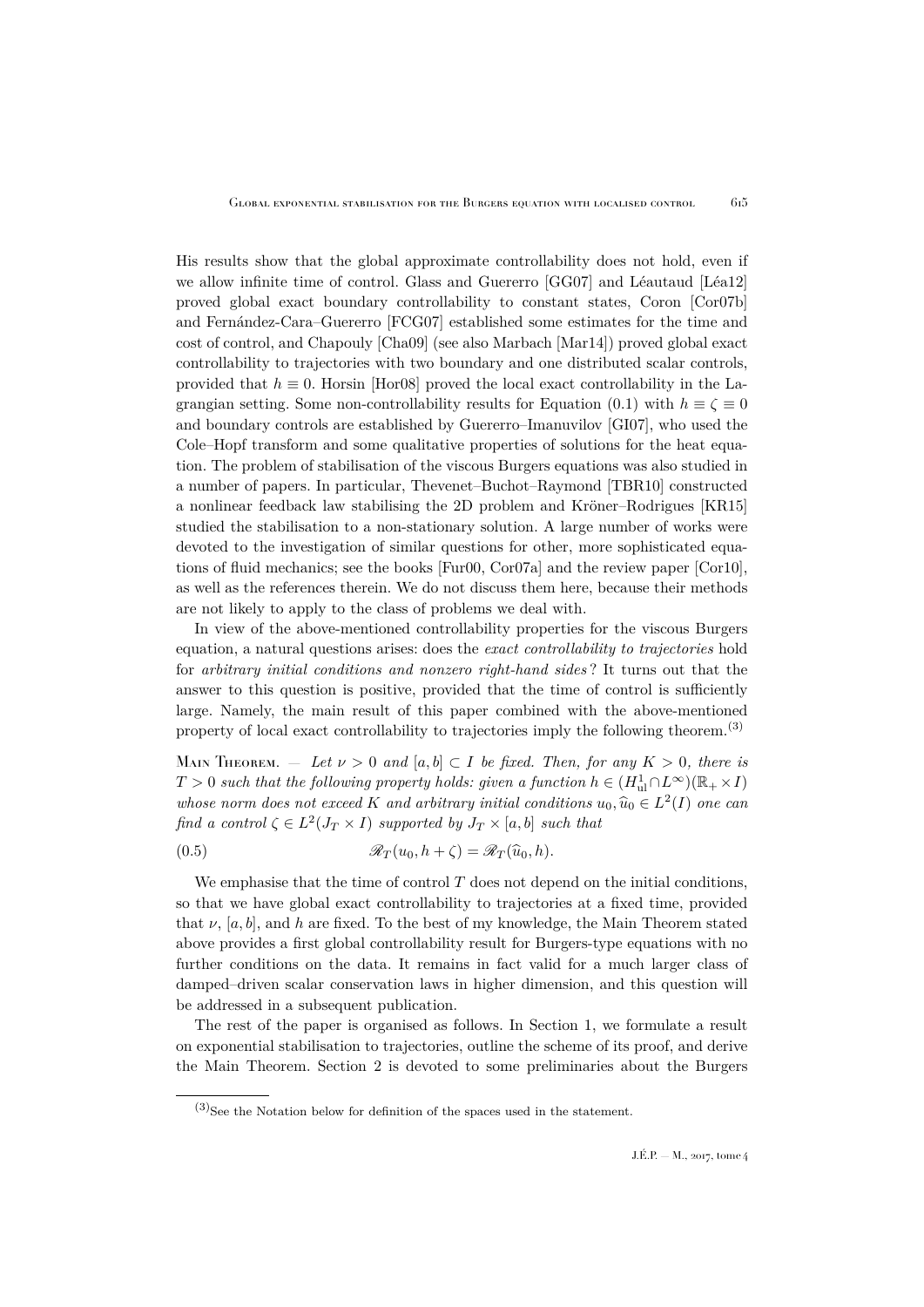equation. In Section [3,](#page-11-0) we present the details of the proof of exponential stabilisation. Finally, the appendix gathers the proofs of some auxiliary results.

*Acknowledgements*. — I thank the anonymous referees for careful reading of the manuscript, for a number of pertinent remarks that helped to improve the presentation, and for letting me know that [\[Dia96\]](#page-19-1) proves a non-controllability result included in the earlier version.

*Notation.* — Let  $I = (0, 1)$ ,  $J_T = [0, T]$ ,  $\mathbb{R}_+ = [0, +\infty)$ , and  $D_T = (T, T + 1) \times I$ . We use the following function spaces.

 $-L^p(D)$  and  $H^s(D)$  are the usual Lebesgue and Sobolev spaces, endowed with natural norms  $\|\cdot\|_{L^p}$  and  $\|\cdot\|_{H^s}$ , respectively. In the case  $p = 2$  (or  $s = 0$ ), we write  $\|\cdot\|$  and denote by  $(\cdot, \cdot)$  the corresponding scalar product.

–  $C^{\gamma}(D)$  denotes the space of Hölder-continuous functions with exponent  $\gamma \in (0,1)$ . –  $H_{\text{loc}}^{s}(D)$  is the space of functions  $f: D \to \mathbb{R}$  whose restriction to any bounded open subset  $D' \subset D$  belongs to  $H^s(D')$ .

 $-H_0^s = H_0^s(I)$  is the closure in  $H^s(I)$  of the space of infinitely smooth functions with compact support, and we write  $V = H_0^1(I) \cap H^2(I)$ .

 $-H_{ul}^{s}(\mathbb{R}_{+}\times I)$  stands for the space of functions  $u\in H_{loc}^{s}(\mathbb{R}_{+}\times I)$  satisfying the condition

$$
\|u\|_{H^{s}_{\rm ul}}:=\sup_{T\geqslant 0}\|u\|_{H^s(D_T)}<\infty.
$$

Very often, the context implies the domain on which a functional space is defined, and in this case we omit it from the notation. For instance, we write  $L^2$ ,  $H^s$ , etc.

–  $L^p(J, X)$  is the space of Borel-measurable functions  $f: J \to X$  (where  $J \subset \mathbb{R}$  is a closed interval and  $X$  is a separable Banach space) such that

$$
||f||_{L^p(J,X)} = \left(\int_J ||f(t)||_X^p dt\right)^{1/p} < \infty.
$$

In the case  $p = \infty$ , this condition should be replaced by

$$
||f||_{L^{\infty}(J,X)} = \operatorname{ess} \operatorname{sup}_{t \in J} ||f(t)||_X < \infty.
$$

 $-H<sup>k</sup>(J, X)$  stands for the space of functions  $f \in L<sup>2</sup>(J, X)$  such that  $\partial_t^j f \in L<sup>2</sup>(J, X)$ for  $1 \leqslant j \leqslant k$ , and if J is unbounded, then  $H^k_{\text{loc}}(J,X)$  is the space of functions whose restriction to any bounded interval  $J' \subset J$  belongs to  $H^k(J', X)$ .

–  $C(J, X)$  is the space of continuous functions  $f: J \to X$ .

–  $B_X(a, R)$  denotes the closed ball in X of radius  $R \geq 0$  centred at  $a \in X$ . In the case  $a = 0$ , we write  $B_X(R)$ .

#### 1. Exponential stabilisation to trajectories

<span id="page-4-0"></span>1.1. MAIN RESULT ON STABILISATION. — Let us consider Problem  $(0.1)$ ,  $(0.2)$ , in which  $\nu > 0$  is a fixed parameter,  $h(t, x)$  is a given function belonging to  $H^1_{ul} \cap L^{\infty}$  on the domain  $I \times \mathbb{R}_+$ , and  $\zeta$  is a control taking values in the space of functions in  $L^2(I)$  with support in a given interval  $[a, b] \subset I$ . Recall that  $\mathcal{R}_t(u_0, h + \zeta)$  stands for the value of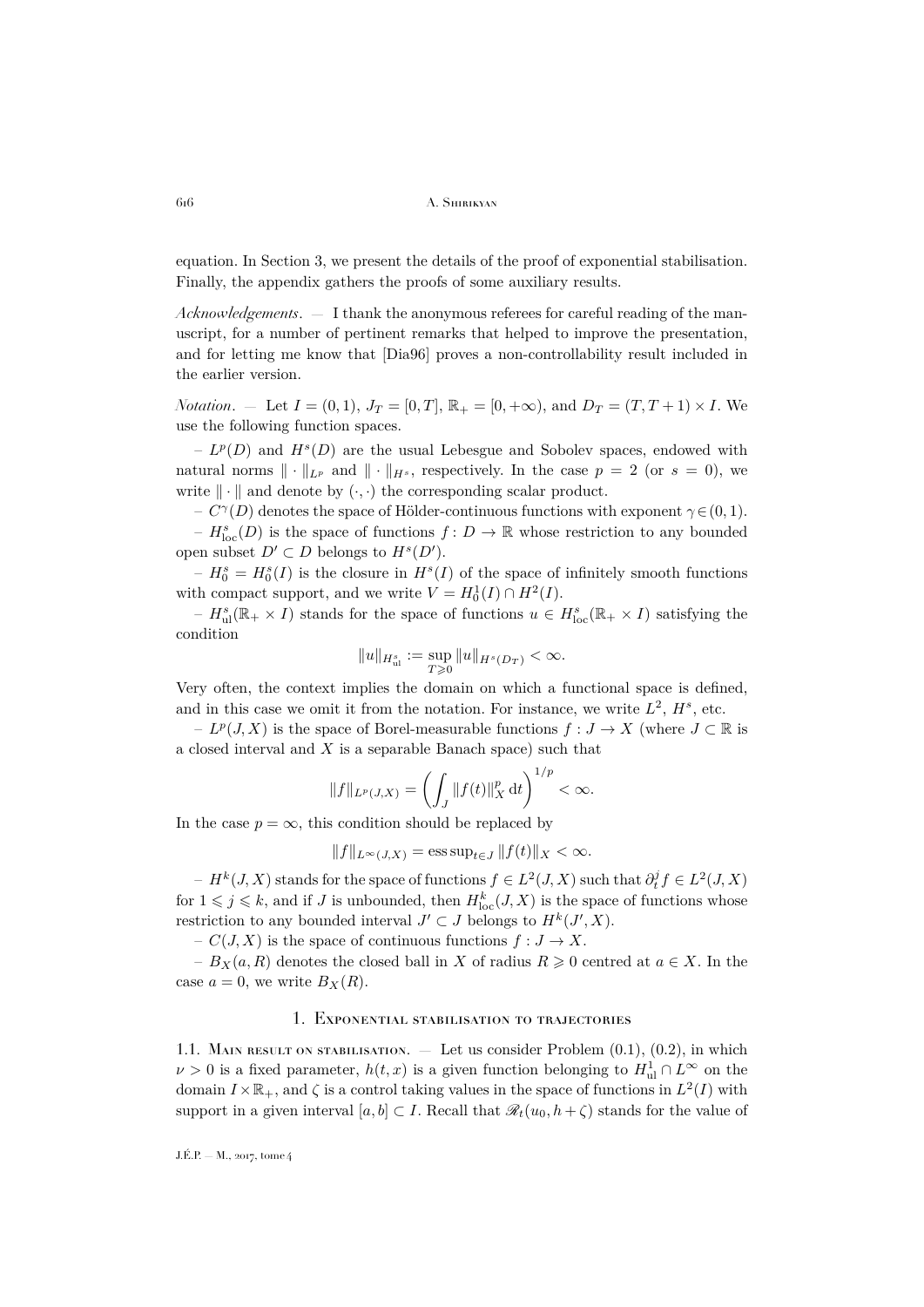the solution for  $(0.1)$ – $(0.3)$  at time t. The following theorem is the main result of this paper.

<span id="page-5-1"></span>THEOREM 1.1. — *For any*  $K > 0$  *there exist positive numbers* C and  $\gamma$  such that, given  $h \in H^1_{ul} \cap L^{\infty}$  with  $||h||_{H^1_{ul} \cap L^{\infty}} \leqslant K$  and arbitrary initial data  $u_0, \hat{u}_0 \in L^2(I)$ , one can *find a piecewise continuous control*  $\zeta : \mathbb{R}_+ \to H^1(I)$  *supported in*  $\mathbb{R}_+ \times [a, b]$  *for which*  $(1.1) \|\mathscr{R}_t(u_0, h+\zeta)-\mathscr{R}_t(\widehat{u}_0, h)\|_{H^1}+\|\zeta(t)\|_{H^1}\leqslant Ce^{-\gamma t}\min(\|u_0-\widehat{u}_0\|_{L^1}^{2/5}, 1), \quad t\geqslant 1.$ 

<span id="page-5-0"></span>*Moreover, the control* ζ *regarded as a function of time may have discontinuities only at positive integers.*

Let us emphasise that the above theorem is trivial if  $h \equiv 0$ : in this case, all the solutions go to zero exponentially fast, and inequality [\(1.1\)](#page-5-0) is valid with  $\zeta \equiv 0$ . On the other hand, when  $h$  is a time-independent function, and the corresponding stationary equation has two solutions, then one does need to apply a control to one of them to make them converge to each other exponentially fast. Furthermore, the fact that the right-hand side of [\(1.1\)](#page-5-0) depends on the minimum of the initial distance between solutions and the number 1 is a manifestation of uniformity of stabilisation with respect to initial data: if  $||u_0 - \hat{u}_0||_{L^1}$  is small, then the  $H^1$ -norm of the difference between the corresponding solutions remains small and decays exponentially with time, while for the initial data that are far from each other, the stabilisation takes place for  $t \geq 1$  with a rate that is independent of them. This phenomenon is due to the strong nonlinear dissipation of the viscous Burgers equation.

Taking Theorem [1.1](#page-5-1) for granted, let us prove the exact controllability result stated in the Introduction.

*Proof of the Main Theorem*. — We shall combine Theorem [1.1](#page-5-1) with a version of the Fursikov–Imanuvilov result on local exact controllability to trajectories. Namely, suppose we know that there are positive functions  $\varepsilon(\rho)$  and  $C(\rho)$  defined for  $\rho \geq 0$  such that, for any functions  $\widehat{u}_0 \in H_0^1(I)$  and  $h \in (H^1 \cap L^{\infty})([0,1] \times I)$  whose norms are no<br>meet us that is following norms who halds if  $u \in H^1(I)$  and  $\lim_{h \to 0} \widehat{u}_h$ greater than  $\rho$ , the following property holds: if  $u_0 \in H_0^1(I)$  and  $||u_0 - \hat{u}_0||_{H^1} \leq \varepsilon(\rho)$ , then there is a control  $\eta \in L^2([0,1] \times I)$  such that

<span id="page-5-2"></span>(1.2) 
$$
\mathscr{R}_1(u_0, h + \eta) = \mathscr{R}_1(\widehat{u}_0, h), \quad \|\eta\|_{L^2} \leq C(\rho) \|u_0 - \widehat{u}_0\|_{H^1}.
$$

Let us take any  $\widehat{u}_0 \in L^2(I)$ . In view of Proposition [1.2](#page-7-0) and Remark [3.1](#page-13-0) (see below), the corresponding trajectory  $\hat{u}(t) = \mathscr{R}_t(\hat{u}_0, h)$  is bounded in  $H_0^1(I)$  for  $t \geq 1$  by a number depending only on  $||h||_{H^1_{ul} \cap L^{\infty}}$  and  $\nu$ . Thus, we can find  $\rho > 1$  such that

$$
||h||_{H^1 \cap L^{\infty}} \leq \rho, \quad ||\widehat{u}(T)||_{H^1} \leq \rho \quad \text{for any } T \geq 1,
$$

where the norms are taken on  $[T, T+1] \times I$  and I, respectively. In view of the abovementioned local exact controllability result applied to the interval  $[T, T + 1]$  (rather than to  $[0,1]$ ), one can find  $\varepsilon > 0$  such that, if  $v_0 \in H_0^1(I)$  satisfies the inequality  $||v_0 - \hat{u}(T)||_{H^1} \leq \varepsilon$  for some  $T \geq 1$ , then there is a control  $\eta_T \in L^2(D_T)$  supported in  $[T, T + 1] \times [a, b]$  such that  $v(T + 1) = \hat{u}(T + 1)$ , where  $v(t, x)$  stands for the solution of Problem [\(0.1\)](#page-2-1), [\(0.2\)](#page-2-2) with  $\zeta = \eta_T$  such that  $v(T) = v_0$ . Due to [\(1.1\)](#page-5-0), there is a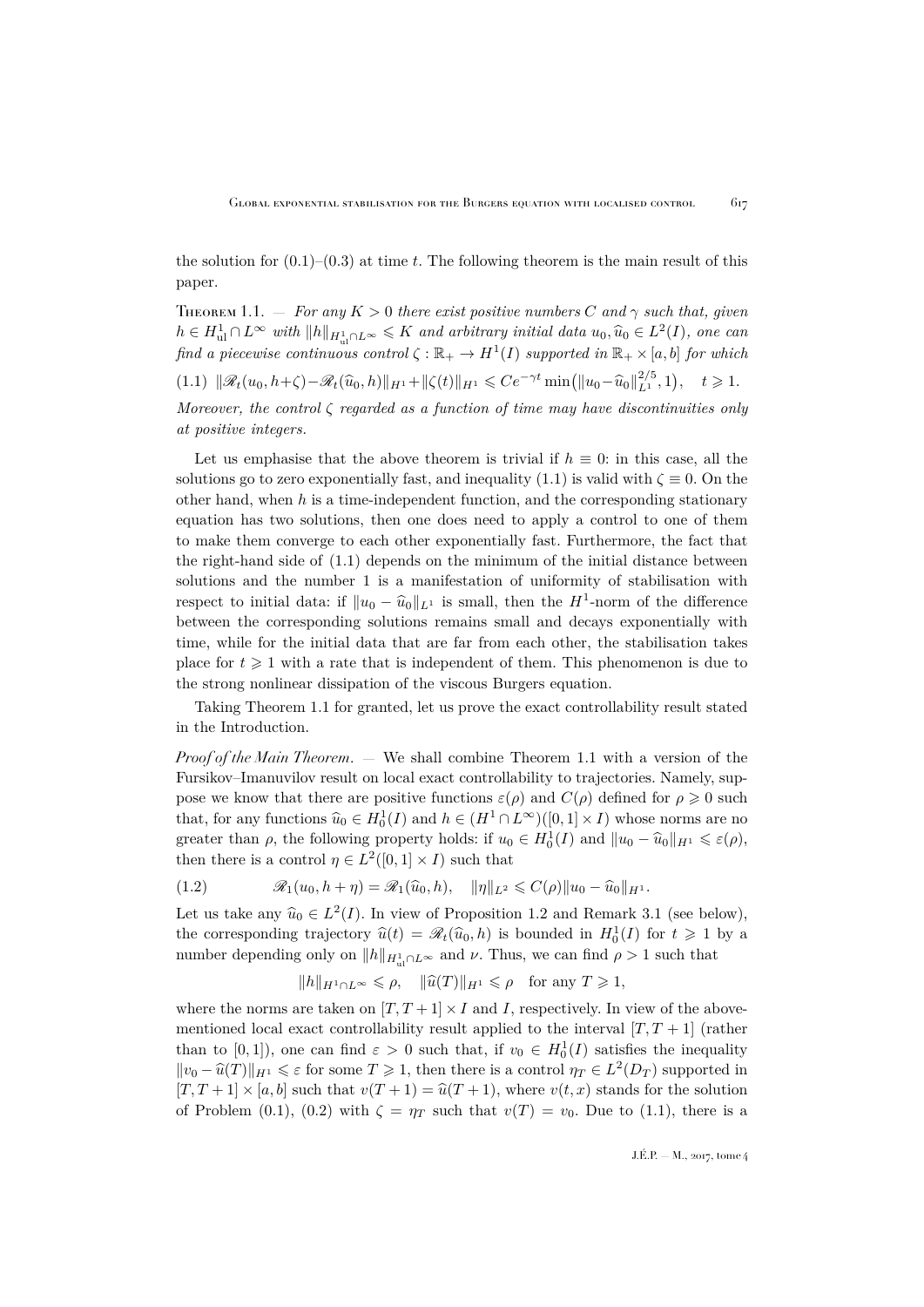number<sup>(4)</sup>  $T_{\varepsilon} > 0$  such that, for any  $u_0 \in L^2(I)$ , one can find a piecewise continuous control  $\zeta: J_{T_{\varepsilon}} \to H^1(I)$  supported in  $J_{T_{\varepsilon}} \times [a, b]$  for which

$$
\|\mathscr{R}_{T_{\varepsilon}}(u_0,h+\zeta)-\widehat{u}(T_{\varepsilon})\|_{H^1}\leqslant\varepsilon.
$$

Extending  $\zeta$  to  $[T_{\varepsilon}, T_{\varepsilon} + 1]$  by  $\zeta(t) = \eta_{T_{\varepsilon}}(t)$ , we see that  $(0.5)$  holds with  $T = T_{\varepsilon} + 1$ .

We now discuss briefly the proof of [\(1.2\)](#page-5-2), which follows from the argument of [\[FI95,](#page-20-0) §5]. Let us set  $\mathscr{Y} = L^2(J_1, V) \cap H^1(J_1, L^2)$  and seek  $u \in \mathscr{Y}$  in the form  $u = \hat{u} + v$ . Then  $v \in \mathscr{Y}$  must be a solution of the problem

<span id="page-6-0"></span>(1.3) 
$$
\partial_t v - \nu \partial_x^2 v + \partial_x ((\hat{u} + \frac{1}{2}v)v) = \eta
$$
,  $v(t, 0) = v(t, 1) = 0$ ,  $v(0) = v_0 := u_0 - \hat{u}_0$ . Together with (1.3), let us consider the linear problem

<span id="page-6-1"></span>(1.4) 
$$
\partial_t v - \nu \partial_x^2 v + \partial_x (a(t, x)v) = \eta, \quad v(t, 0) = v(t, 1) = 0, \quad v(0) = v_0.
$$

By Theorem 4.3 in [\[FI95\]](#page-20-0), for any function  $a \in \mathscr{Y}$  there exists a linear operator  $\mathscr{C}_a: H_0^1(I) \to L^2(J_1 \times I)$  such that the operator norm of  $\mathscr{C}_a$  is bounded by a number N depending only on  $||a||_{\mathscr{Y}}$ , the solution  $v \in \mathscr{Y}$  of [\(1.4\)](#page-6-1) with  $\eta = \mathscr{C}_a v_0$  vanishes at  $t = 1$ , and the mapping  $\mathscr{S} : a \mapsto v$  acts continuously in  $\mathscr{Y}$  and takes bounded subsets to relatively compact ones.

Let us fix a small number  $r > 0$  and, given  $v_0 \in B_{H_0^1}(r)$ , consider a mapping  $F: B_{\mathscr{Y}}(1) \to \mathscr{Y}$  that takes w to  $v = \mathscr{S}(\hat{u} + \frac{1}{2}w)$ . Then v is a solution of Problem [\(1.4\)](#page-6-1) with  $a = \hat{u} + \frac{1}{2}w$  and  $\eta = \mathscr{C}_a v_0$ , and F is a compact mapping that satisfies the inequality

$$
||F(v)||_{\mathscr{Y}} \leq C_1(||\widehat{u}||_{\mathscr{Y}})(||v_0||_{H^1} + ||\eta||_{L^2}) \leq C_1(||\widehat{u}||_{\mathscr{Y}})(1 + N(||\widehat{u}||_{\mathscr{Y}}))||v_0||.
$$

It follows that F takes the ball  $B_{\mathcal{Y}}(1)$  into itself, provided that r is sufficiently small. By the Leray–Schauder theorem, F has a fixed point  $v \in \mathscr{Y}$ . The function  $\eta =$  $\mathscr{C}_{\hat{u}+v/2}(u_0 - \hat{u}_0)$  is the required control for which [\(1.2\)](#page-5-2) holds. This completes the proof of the exact controllability to trajectories proof of the exact controllability to trajectories.

1.2. Description of the stabilisation scheme. — We now outline the main steps of the proof of Theorem [1.1,](#page-5-1) which is given in Section [3.](#page-11-0) It is based on a comparison principle for nonlinear parabolic equations and the Harnack inequality.

*Step A. Reduction to bounded regular initial data*. — We first prove that it suffices to consider the case of  $H^2$ -smooth initial conditions with norm bounded by a fixed constant. Namely, let  $V := H_0^1 \cap H^2$ , and given a number  $T > 0$ , let us define the functional space

(1.5) 
$$
\mathcal{X}_T = L^2(J_T, H_0^1) \cap H^1(J_T, H^{-1}).
$$

We have the following result providing a universal bound for solutions of  $(0.1)$ ,  $(0.2)$ at any positive time; see Section [3.1](#page-11-1) for a proof.

<sup>&</sup>lt;sup>(4)</sup>It is straightforward to see from [\(1.1\)](#page-5-0) that  $T_{\varepsilon} \leq C_1 \log \varepsilon^{-1}$ , where  $C_1 > 0$  depends only on  $\nu$ ,  $[a, b]$ , and the  $H^1_{ul} \cap L^\infty$  norm of h. This fact does not play any role in the argument.

J.É.P. — M., 2017, tome 4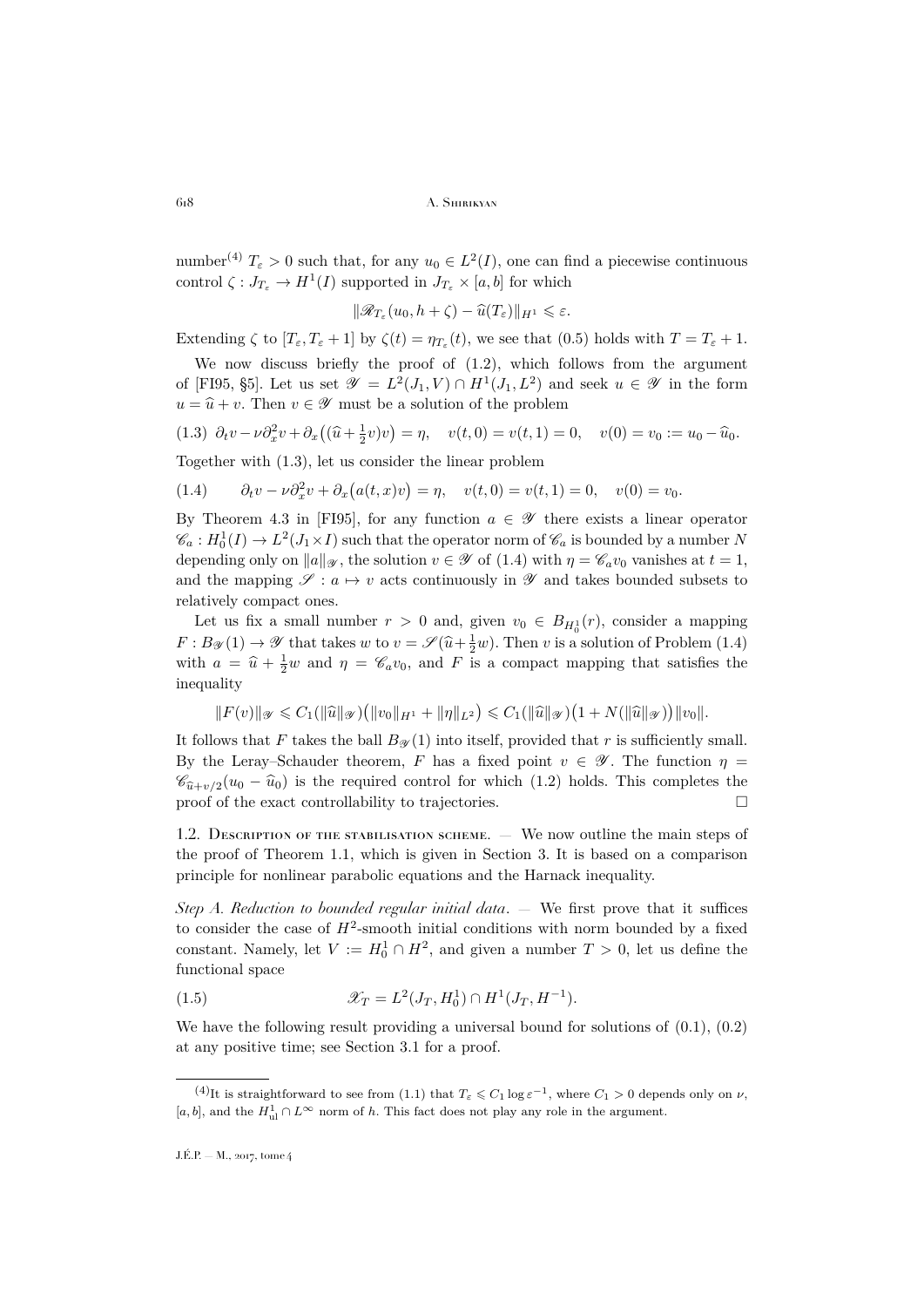<span id="page-7-0"></span>PROPOSITION 1.2. — Let  $h \in (H^1 \cap L^{\infty})(J_T \times I)$  *for some*  $T > 0$  *and let*  $\nu > 0$ *. Then there is number*  $R > 0$ *, depending only on*  $||h||_{H_1 \cap L^{\infty}}$  *and*  $\nu$ *, such that any solution*  $u \in \mathscr{X}_T$  *of* [\(0.1\)](#page-2-1) *with*  $\zeta \equiv 0$  *satisfies the inclusion*  $u(t) \in V$  *for*  $0 < t \leq T$  *and the inequality*

(1.6) ku(T)kH<sup>2</sup> 6 R.

We emphasise that R does not depend on the solution u. Thus, if  $h \in H^1_{ul} \cap L^{\infty}$  is fixed, then, for any initial data  $u_0, \hat{u}_0 \in L^2(I)$ , we have

<span id="page-7-4"></span>
$$
\|\mathscr{R}_1(u_0,h)\|_{H^2}\leq R, \quad \|\mathscr{R}_1(\widehat{u}_0,h)\|_{H^2}\leq R,
$$

where R is the constant in Proposition [1.2](#page-7-0) with  $T = 1$ . Furthermore, in view of the contraction of the  $L^1$ -norm for the difference of two solutions (cf. Proposition [2.5](#page-11-2) below), we have

$$
\|\mathscr{R}_1(u_0,h)-\mathscr{R}_1(\widehat{u}_0,h)\|_{L^1}\leq \|u_0-\widehat{u}_0\|_{L^1}.
$$

Thus, applying zero control on the interval  $[0, 1]$ , we bring the solutions to some states  $u_1$  and  $\hat{u}_1$  that belong to the ball in V of radius R centred at zero, and the  $L<sup>1</sup>$ -distance between them does not exceed the initial distance. Hence, to prove The-orem [1.1,](#page-5-1) it suffices to establish the inequality in [\(1.1\)](#page-5-0) for  $t \geq 0$  and any initial data  $u_0, \widehat{u}_0 \in B_V(R)$ .

*Step B. Interpolation.* — Let us fix two initial conditions  $u_0, \hat{u}_0 \in B_V(R)$ . Suppose we have constructed a control  $\zeta(t, x)$  supported in  $\mathbb{R}_+ \times [a, b]$  such that, for all  $t \geq 0$ ,

<span id="page-7-3"></span>
$$
(1.7) \t\t ||\mathscr{R}_t(u_0, h + \zeta)||_{H^2} + ||\mathscr{R}_t(\widehat{u}_0, h)||_{H^2} \leq C_1,
$$

<span id="page-7-2"></span>(1.8) 
$$
\|\mathscr{R}_{t}(u_{0}, h+\zeta)-\mathscr{R}_{t}(\widehat{u}_{0}, h)\|_{L^{1}} \leqslant C_{2}e^{-\alpha t}\|u_{0}-\widehat{u}_{0}\|_{L^{1}},
$$

where  $C_1$ ,  $C_2$ , and  $\alpha$  are positive numbers not depending on  $u_0$ ,  $\hat{u}_0$ , and t. In this case, using the interpolation inequality (see Section 15.1 in [\[BIN79\]](#page-19-8))

$$
(1.9) \t\t\t ||v||_{H^1} \leqslant C_3 ||v||_{L^1}^{2/5} ||v||_{H^2}^{3/5}, \quad v \in H^2(I),
$$

we can write

(1.10) 
$$
\|\mathscr{R}_t(u_0, h + \zeta) - \mathscr{R}_t(\widehat{u}_0, h)\|_{H^1} \leq C_4 e^{-\gamma t} \|u_0 - \widehat{u}_0\|_{L^1}^{2/5},
$$

where  $\gamma = 2\alpha/5$ , and  $C_4 > 0$  does not depend on  $u_0$ ,  $\hat{u}_0$ , and t. This implies the required inequality for the first term on the left-hand side of [\(1.1\)](#page-5-0). An estimate for the second term will follow from the construction; see relations [\(1.16\)](#page-9-1) and [\(1.17\)](#page-9-2) below.

*Step C: Main auxiliary result.* — Let us take two initial data  $v_0, \hat{u}_0 \in B_V(R)$  and consider the difference w between the corresponding solutions of Problem  $(0.1)$ – $(0.3)$ with  $\zeta \equiv 0$ ; that is,  $w = v - \hat{u}$ , where  $v(t) = \mathcal{R}_t(v_0, h)$  and  $\hat{u}(t) = \mathcal{R}_t(\hat{u}_0, h)$ . It is straightforward to check that  $w$  satisfies the linear equation

<span id="page-7-1"></span>(1.11) 
$$
\partial_t w - \nu \partial_x^2 w + \partial_x (a(t, x)w) = 0,
$$

where  $a = \frac{1}{2}(v + \hat{u})$ . The following proposition is the key point of our construction.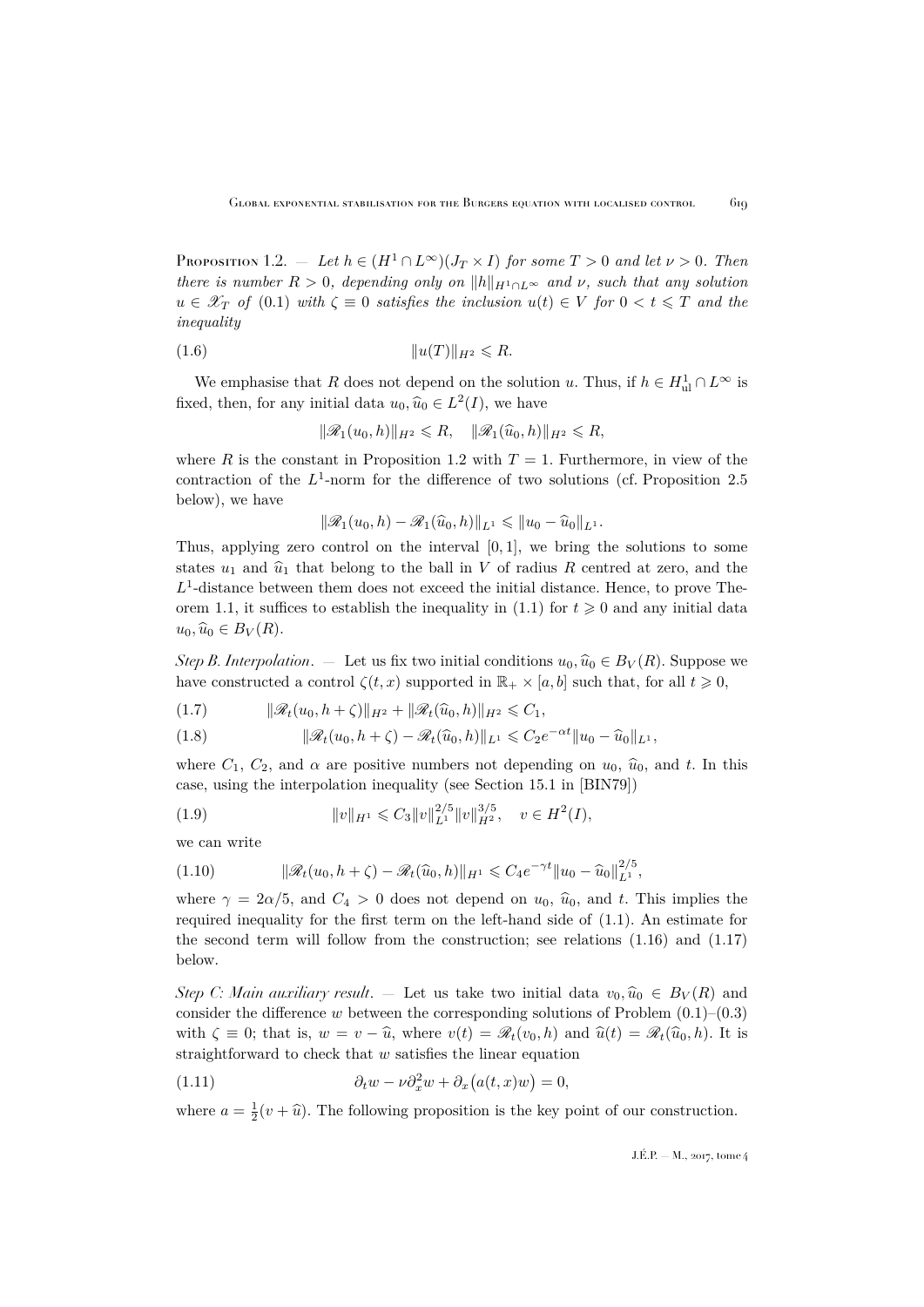<span id="page-8-1"></span>PROPOSITION 1.3. — Let positive numbers  $\nu$ , T,  $\rho$ , and  $s < 1$  be fixed, and let  $a(t, x)$ *be a function such that*

<span id="page-8-3"></span>(1.12) 
$$
\|a\|_{C^s(J_T\times I)} + \|\partial_x a\|_{L^\infty(J_T\times I)} \leq \rho.
$$

Then, for any closed interval  $I' \subset I$ , there are positive numbers  $\varepsilon$  and  $q < 1$ , depending *only on*  $\nu$ ,  $T$ ,  $\rho$ ,  $s$ , and  $I'$ , such that any solution  $w \in \mathscr{X}_T$  of Equation [\(1.11\)](#page-7-1) satisfies *one of the inequalities*

<span id="page-8-2"></span>
$$
(1.13) \t\t ||w(T)||_{L^{1}} \leqslant q ||w(0)||_{L^{1}} \t or \t ||w(T)||_{L^{1}(I')} \geqslant \varepsilon ||w(0)||_{L^{1}}.
$$

This result can be described informally as follows. Let us consider the difference  $w = v - \hat{u}$  between two solutions of [\(0.1\)](#page-2-1), [\(0.2\)](#page-2-2). Then two cases are possible: either the  $L^1$ -norm of w at time  $t = T$  is at least  $q^{-1}$  times smaller than at  $t = 0$ , so that the distance between the two solutions decreases without any control, or the  $L^1$ -norm of the restriction of  $w(T)$  to the subinterval I' is minorised by  $||w(0)||_{L^1}$ . In both cases, we can modify w in the neighbourhood of I' so that the function  $u = v + w$  is a solution to Problem [\(0.1\)](#page-2-1), [\(0.2\)](#page-2-2) with a control  $\zeta$  supported by [a, b], and the L<sup>1</sup>-norm of the difference at  $t = T$  is at least  $\theta^{-1}$  times smaller than the initial norm, where  $\theta$  < 1 is a number. We now describe this idea in more detail.

*Step D: Description of the controlled solution.*  $\blacksquare$  Let us fix a closed interval  $I' \subset (a, b)$ and choose two functions  $\chi_0 \in C^{\infty}(\overline{I})$  and  $\beta \in C^{\infty}(\mathbb{R})$  such that

<span id="page-8-5"></span><span id="page-8-4"></span> $(1.14) \ \ 0 \le \chi_0(x) \le 1 \ \text{for} \ x \in I, \ \ \chi_0(x) = 0 \ \text{for} \ x \in I', \ \ \chi_0(x) = 1 \ \text{for} \ x \in I \setminus [a, b],$ (1.15)  $0 \le \beta(t) \le 1$  for  $t \in \mathbb{R}$ ,  $\beta(t) = 0$  for  $t \le \frac{1}{2}$ ,  $\beta(t) = 1$  for  $t \ge 1$ .

Let us set  $\chi(t, x) = 1 - \beta(t)(1 - \chi_0(x))$ ; see Figure [1.1.](#page-8-0) Given  $u_0, \hat{u}_0 \in B_V(R)$ , we denote by  $\hat{u}(t, x)$  the reference trajectory and define a controlled solution  $u(t, x)$ of [\(0.1\)](#page-2-1) consecutively on intervals  $[k, k+1]$  with  $k \in \mathbb{Z}_+$  by the following rules:

(a) *if*  $u(t)$  *is constructed on* [0, k]*, then we denote by*  $v(t, x)$  *the solution issued from*  $u(k)$  *for Problem* [\(0.1\)](#page-2-1), [\(0.2\)](#page-2-2) *on* [k, k + 1] *with*  $\zeta \equiv 0$ ;



<span id="page-8-0"></span>FIGURE 1.1. The function  $\chi$  decreases to zero in  $I'$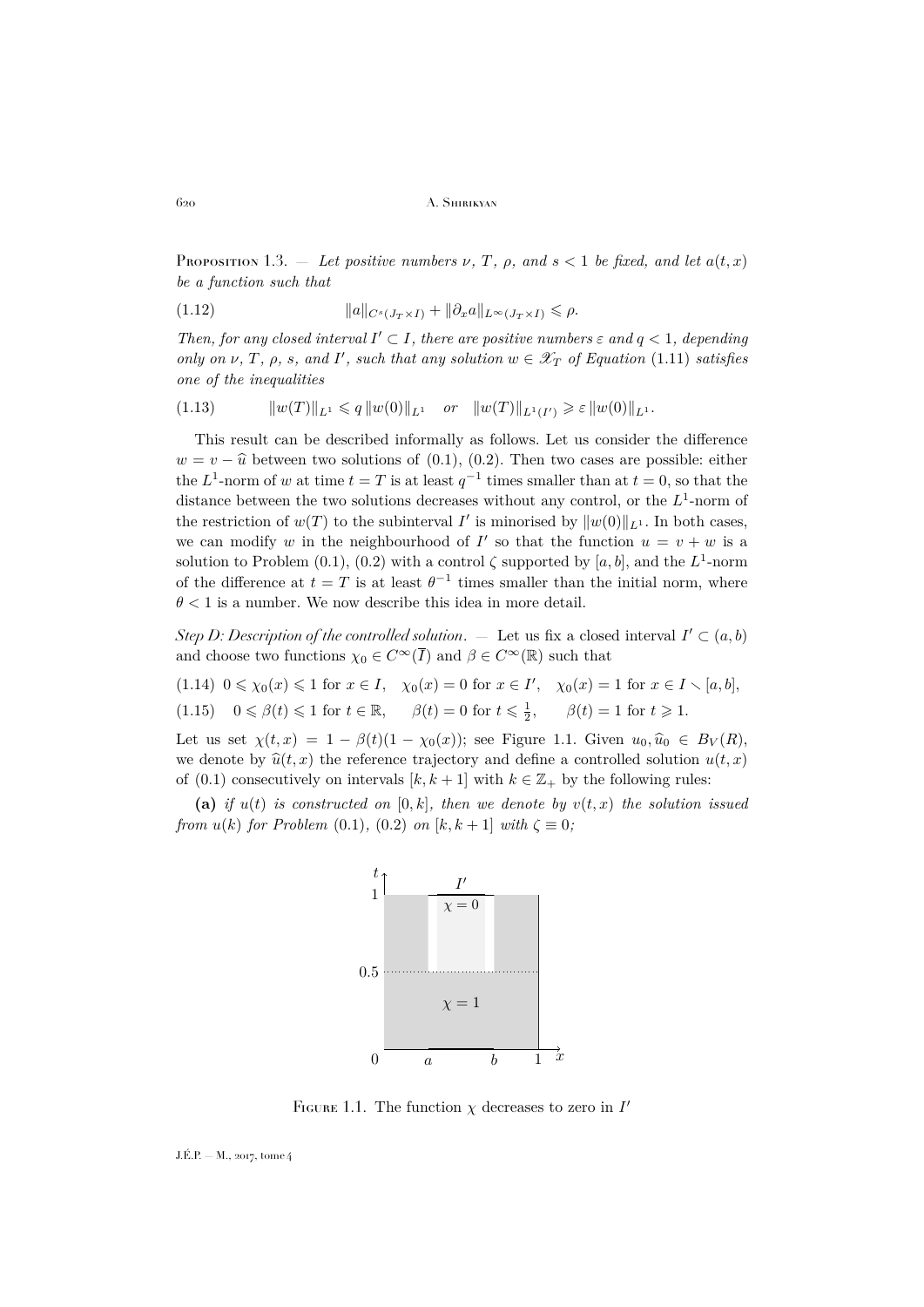<span id="page-9-1"></span>**(b)** *for any odd integer*  $k \in \mathbb{Z}_+$ *, we set* 

(1.16) 
$$
u(t,x) = v(t,x) \text{ for } (t,x) \in [k,k+1] \times I;
$$

<span id="page-9-2"></span>**(c)** *for any even integer*  $k \in \mathbb{Z}_+$ *, we set* 

$$
(1.17) \quad u(t,x) = \widehat{u}(t,x) + \chi(t-k,x)\big(v(t,x) - \widehat{u}(t,x)\big) \quad \text{for } (t,x) \in [k,k+1] \times I.
$$

It is not difficult to check that  $u(t, x)$  is a solution of Problem [\(0.1\)](#page-2-1), [\(0.2\)](#page-2-2), in which  $\zeta$ is supported by  $\mathbb{R}_+ \times [a, b]$ . Moreover, it will follow from Proposition [1.3](#page-8-1) that, for any even integer  $k \geqslant 0$ , we have

<span id="page-9-5"></span>(1.18) 
$$
||u(k+1) - \widehat{u}(k+1)||_{L^1} \leq \theta ||u(k) - \widehat{u}(k)||_{L^1},
$$

where  $\theta$  < 1 does not depend on  $\hat{u}_0$ ,  $u_0$ , and k. On the other hand, the contraction of the  $L^1$ -norm between solutions of  $(0.1)$  implies that

<span id="page-9-4"></span>(1.19) 
$$
||u(t) - \widehat{u}(t)||_{L^{1}} \leq ||u([t]) - \widehat{u}([t])||_{L^{1}} \text{ for any } t \geq 0,
$$

where  $[t]$  stands for the largest integer not exceeding t. These two inequalities give [\(1.8\)](#page-7-2). The uniform bound [\(1.7\)](#page-7-3) for the  $H^2$ -norm will follow from regularity of solutions for Problem  $(0.1)$ ,  $(0.2)$ .

### 2. Preliminaries on the Burgers equation

<span id="page-9-0"></span>In this section, we establish some properties of the Burgers equation. They are well known, and their proofs can be found in the literature in more complicated situations. However, for the reader's convenience, we outline some of those proofs in the appendix to make the presentation self-contained. In this section, when talking about Equation [\(0.1\)](#page-2-1), we always assume that  $\zeta \equiv 0$ .

2.1. Maximum principle and regularity of solutions. — In this subsection, we discuss the well-posedness of the initial-boundary value problem for the Burgers equation. This type of results are very well known, and we only outline their proofs in the appendix. Recall that  $V = H_0^1 \cap H^2$ , and the space  $\mathscr X$  was defined in the Introduction.

<span id="page-9-3"></span>PROPOSITION 2.1. — Let  $u_0 \in L^2(I)$  and  $h \in L^1_{loc}(\mathbb{R}_+, L^2(I))$ . Then Problem [\(0.1\)](#page-2-1)-[\(0.3\)](#page-2-3) has a unique solution  $u \in \mathcal{X}$ . Moreover, the following two properties hold.

$$
- L^{\infty} \text{ bound. If } h \in L^{\infty}_{loc}(\mathbb{R}_+ \times I) \text{ and } u_0 \in L^{\infty}(I), \text{ then } u \in L^{\infty}_{loc}(\mathbb{R}_+ \times I).
$$

<span id="page-9-6"></span> $-$  *Regularity. If, in addition,*  $u_0 \in V$  *and*  $h \in H_{loc}^1(\mathbb{R}_+ \times I)$ *, then* 

(2.1) 
$$
u \in L^2_{loc}(\mathbb{R}_+, H^3) \cap H^1_{loc}(\mathbb{R}_+, H^1_0) \cap H^2_{loc}(\mathbb{R}_+, H^{-1}).
$$

Let us note that, if  $u_0$  is only in the space  $L^2(I)$ , then the conclusions about the  $L^{\infty}$ bound and the regularity remain valid on the half-line  $\mathbb{R}_{\tau} := [\tau, +\infty)$  for any  $\tau > 0$ . To see this, it suffices to remark that any solution  $u \in \mathcal{X}$  of [\(0.1\)](#page-2-1), [\(0.2\)](#page-2-2) satisfies the inclusion  $u(\tau) \in H_0^1 \cap H^2$  for almost every  $\tau > 0$ . For any such  $\tau > 0$ , one can apply Proposition [2.1](#page-9-3) to the half-line  $\mathbb{R}_{\tau}$  and conclude that the inclusions mentioned there are true with  $\mathbb{R}_+$  replaced by  $\mathbb{R}_+$ .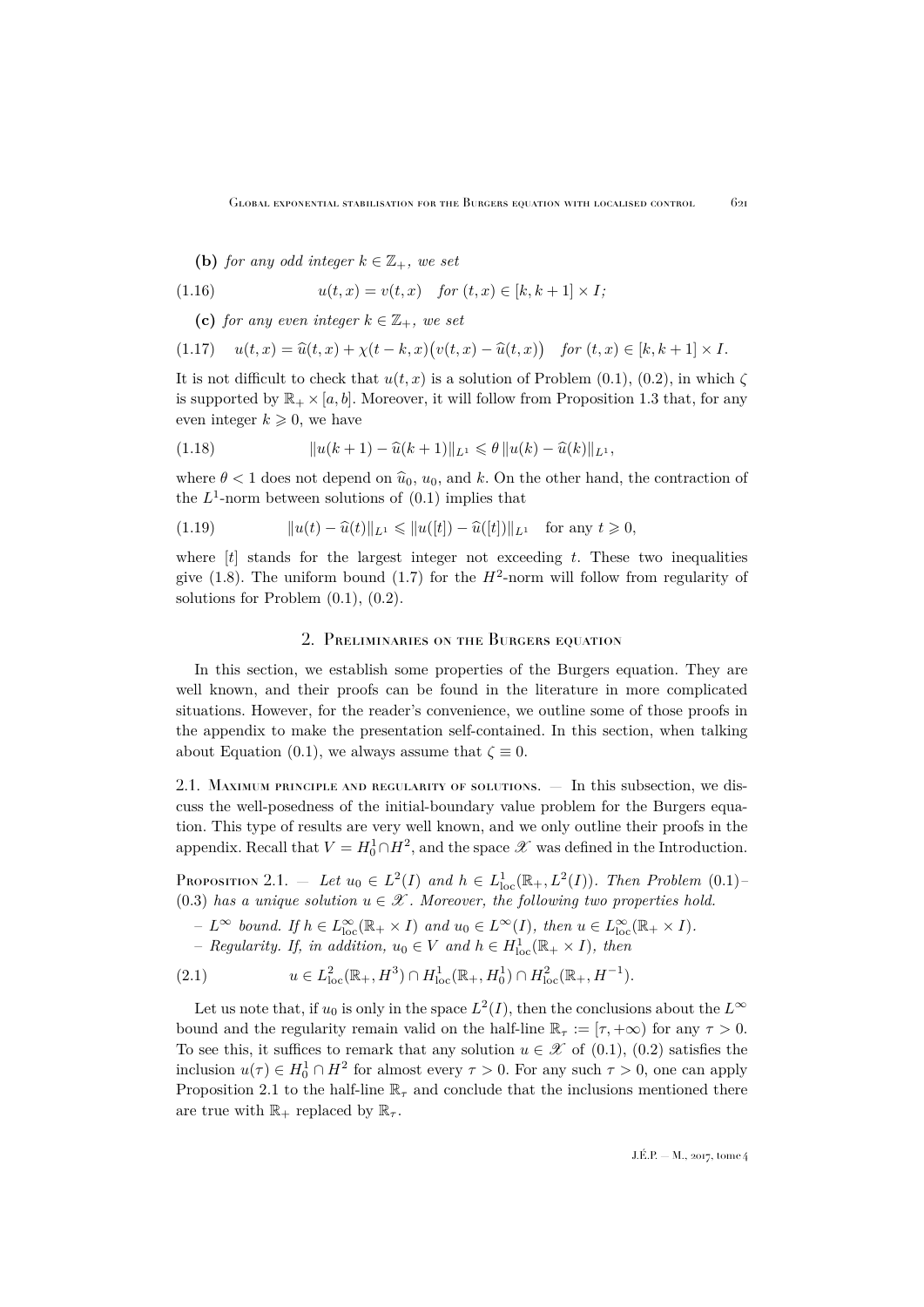2.2. Comparison principle. — The Burgers equation possesses a very strong dissipation property due to the nonlinear term. To state and prove the corresponding result, we need the concept of sub- and super-solution for Equation [\(0.1\)](#page-2-1) with  $\zeta \equiv 0$ . Let us fix  $T > 0$  and, given an interval  $I' \subset I$ , define<sup>(5)</sup>

<span id="page-10-3"></span>
$$
\mathscr{X}_T(I') = L^2(J_T, H^1(I')) \cap H^1(J_T, H^{-1}(I')).
$$

DEFINITION 2.2. — A function  $u \in \mathscr{X}_T(I')$  is called a *super-solution* for [\(0.1\)](#page-2-1) if

(2.2) 
$$
\int_0^T \left( (\partial_t u, \varphi) + (\nu \partial_x u - \frac{1}{2} u^2, \partial_x \varphi) \right) dt \geqslant \int_0^T (h, \varphi) dt,
$$

where  $\varphi \in L^{\infty}(J_T, L^2(I')) \cap L^2(J_T, H_0^1(I'))$  is an arbitrary non-negative function, and  $(\cdot, \cdot)$  denotes the scalar product in  $L^2(I')$ . The concept of a *sub-solution* is defined similarly, replacing  $\geqslant$  by  $\leqslant$ .

A proof of the following result can be found in Section 2.2 of [\[AL83\]](#page-19-9) for a more general problem; for the reader's convenience, we outline it in the appendix.

<span id="page-10-0"></span>PROPOSITION 2.3.  $-$  *Let*  $h \in L^1(J_T, L^2)$ , and let functions  $u^+$  and  $u^-$  belonging *to*  $\mathscr{X}_T(I')$  *be, respectively, super- and sub-solutions for*  $(0.1)$  *such that*<sup> $(6)$ </sup>

$$
(2.3) \t u^+(t,x) \geq u^-(t,x) \t for t = 0, x \in I' \t and t \in [0,T], x \in \partial I',
$$

*where the inequality holds almost everywhere. Then, for any*  $t \in J_T$ *, we have* 

(2.4) 
$$
u^+(t,x) \geq u^-(t,x) \quad \text{for a.e. } x \in I'.
$$

<span id="page-10-4"></span>We now derive an a priori estimate for solutions of  $(0.1)$ ,  $(0.2)$ .

<span id="page-10-2"></span>COROLLARY 2.4. — Let  $u_0 \in L^{\infty}$  and  $h \in L^{\infty}(J_T \times I)$  for some  $T > 0$ . Then the *solution of Problem* [\(0.1\)](#page-2-1)–[\(0.3\)](#page-2-3) *with*  $\zeta \equiv 0$  *satisfies the inequality* 

(2.5) ku(T, ·)kL<sup>∞</sup> 6 C,

*where*  $C > 0$  *is a number continuously depending only on*  $||h||_{L^{\infty}}$  *and*  $T$ *.* 

*Proof.* — We follow the argument used in the proof of Lemma 9 in [\[Cor07b,](#page-19-2) §2.1]. Given  $\varepsilon > 0$  and  $u_0 \in L^{\infty}(I)$ , we set

<span id="page-10-1"></span>
$$
B_{\varepsilon} = 1 + ||h||_{L^{\infty}}^{1/3} (T + \varepsilon)^{2/3}, \quad L = ||u_0||_{L^{\infty}}.
$$

It is a matter of a simple calculation to check that the functions

$$
u_{\varepsilon}^{+}(t,x) = \frac{B_{\varepsilon}(B_{\varepsilon}+x) + L\varepsilon}{t+\varepsilon}, \quad u_{\varepsilon}^{-}(t,x) = -\frac{B_{\varepsilon}(B_{\varepsilon}-x) + L\varepsilon}{t+\varepsilon}
$$

are, respectively, super- and sub-solutions for  $(0.1)$  on  $J_T \times I$  such that

 $u_{\varepsilon}^{+}(t,x) \geq u(t,x) \geq u_{\varepsilon}^{-}(t,x) \quad \text{for } t = 0, x \in I \text{ and } t \in [0,T], x = 0 \text{ or } 1.$ 

<sup>&</sup>lt;sup>(5)</sup>Note that, in contrast to  $\mathscr{X}_T$ , we do not require the elements of  $\mathscr{X}_T(I')$  to vanish on  $\partial I'$ .

<sup>&</sup>lt;sup>(6)</sup>It is not difficult to see that the restrictions of the elements of  $\mathscr{X}_T(I')$  to the straight lines  $t = t_0$  and  $x = x_0$  are well defined.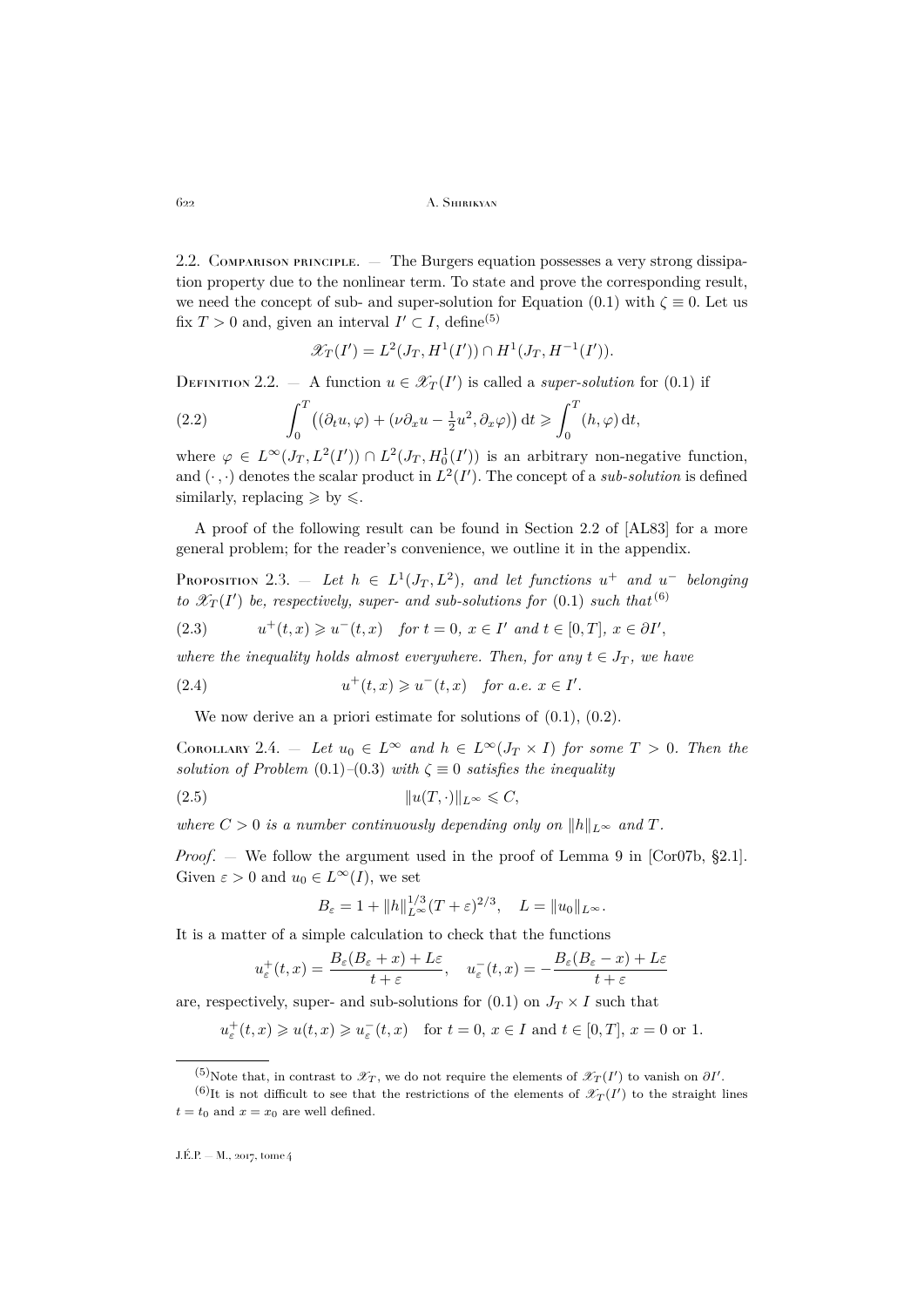Applying Proposition [2.3](#page-10-0) with  $I' = I$ , we conclude that

$$
u_{\varepsilon}^+(T,x)\geqslant u(T,x)\geqslant u_{\varepsilon}^-(T,x)\quad\text{for a.e. }x\in I.
$$

Passing to the limit as  $\varepsilon \to 0^+$ , we arrive at [\(2.5\)](#page-10-1) with  $C = T^{-1}B_0(B_0 + 1)$ .

2.3. CONTRACTION OF THE  $L^1$ -NORM OF THE DIFFERENCE OF SOLUTIONS.  $-$  It is a well known fact that the resolving operator for  $(0.1)$ ,  $(0.2)$  regarded as a nonlinear mapping in the space  $L^2(I)$  is locally Lipschitz. The following result shows that it is a contraction for the norm of  $L^1(I)$ .

<span id="page-11-2"></span>Proposition 2.5.  $-$  *Let*  $u, v \in \mathcal{X}$  *be two solutions of Equation* [\(0.1\)](#page-2-1)*, in which*  $\zeta \equiv 0$  $and h \in L^1_{loc}(\mathbb{R}_+, L^2)$ *. Then* 

<span id="page-11-3"></span>(2.6) 
$$
||u(t) - v(t)||_{L^1} \le ||u(s) - v(s)||_{L^1} \text{ for any } t \ge s \ge 0.
$$

Inequality [\(2.6\)](#page-11-3) follows from the maximum principle for linear parabolic PDE's, and more general results can be found in Sections 3.2 and 3.3 of [\[Hör97\]](#page-20-9). A simple proof of Proposition [2.5](#page-11-2) is given in Section [4.3.](#page-18-0)

2.4. HARNACK INEQUALITY.  $-$  Let us consider the linear homogeneous equation [\(1.11\)](#page-7-1). The following result is a particular case of the Harnack inequality established in [\[KS80,](#page-20-10) Th. 1.1] (see also Section IV.2 in [\[Kry87\]](#page-20-11)).

<span id="page-11-6"></span>PROPOSITION 2.6. — Let a closed interval  $K \subset I$  and positive numbers  $\nu$  and  $T$  be *fixed. Then, for any*  $\rho > 0$  *and*  $T' \in (0, T)$ *, one can find*  $C > 0$  *such that the following* property holds: if  $a(t, x)$  satisfies the inequality

(2.7) 
$$
||a||_{L^{\infty}(J_T \times I)} + ||\partial_x a||_{L^{\infty}(J_T \times I)} \leq \rho,
$$

*then for any non-negative solution*  $w \in L^2(J_T, H^3 \cap H_0^1) \cap H^1(J_T, H_0^1)$  of  $(1.11)$  we *have*

(2.8) 
$$
\sup_{x \in K} w(T', x) \leq C \inf_{x \in K} w(T, x).
$$

<span id="page-11-7"></span>3. Proof of the main result

<span id="page-11-0"></span>In this section, we prove Theorem [1.1.](#page-5-1) Its scheme, together with some details, was presented in Section [1,](#page-4-0) and we now establish the claims that were not proved there.

<span id="page-11-1"></span>3.1. REDUCTION TO SMOOTH INITIAL DATA. — Let us prove Proposition [1.2.](#page-7-0) Fix arbitrary numbers  $T_1 < T_2$  in the interval  $(0, T)$ . By Proposition [2.1](#page-9-3) and the remark following it, for any  $\tau > 0$  we have

<span id="page-11-4"></span>
$$
(3.1) \t u \in L^{\infty}(J_{\tau,T} \times I) \cap L^{2}(J_{\tau,T}, H^{3}) \cap H^{1}(J_{\tau,T}, H^{1}_{0}) \cap H^{2}(J_{\tau,T}, H^{-1}),
$$

where  $J_{\tau,T} = [\tau, T]$ . Applying Corollary [2.4,](#page-10-2) we see that

<span id="page-11-5"></span>(3.2) 
$$
||u(t, \cdot)||_{L^{\infty}} \leq C \quad \text{for } T_1 \leq t \leq T.
$$

Furthermore, it follows from [\(3.1\)](#page-11-4) that  $u(t)$  is a continuous function of  $t \in (0, T]$  with range in V. Thus, it remains to establish inequality  $(1.6)$  with a universal constant R. The proof of this fact can be carried out by a standard argument based on multipliers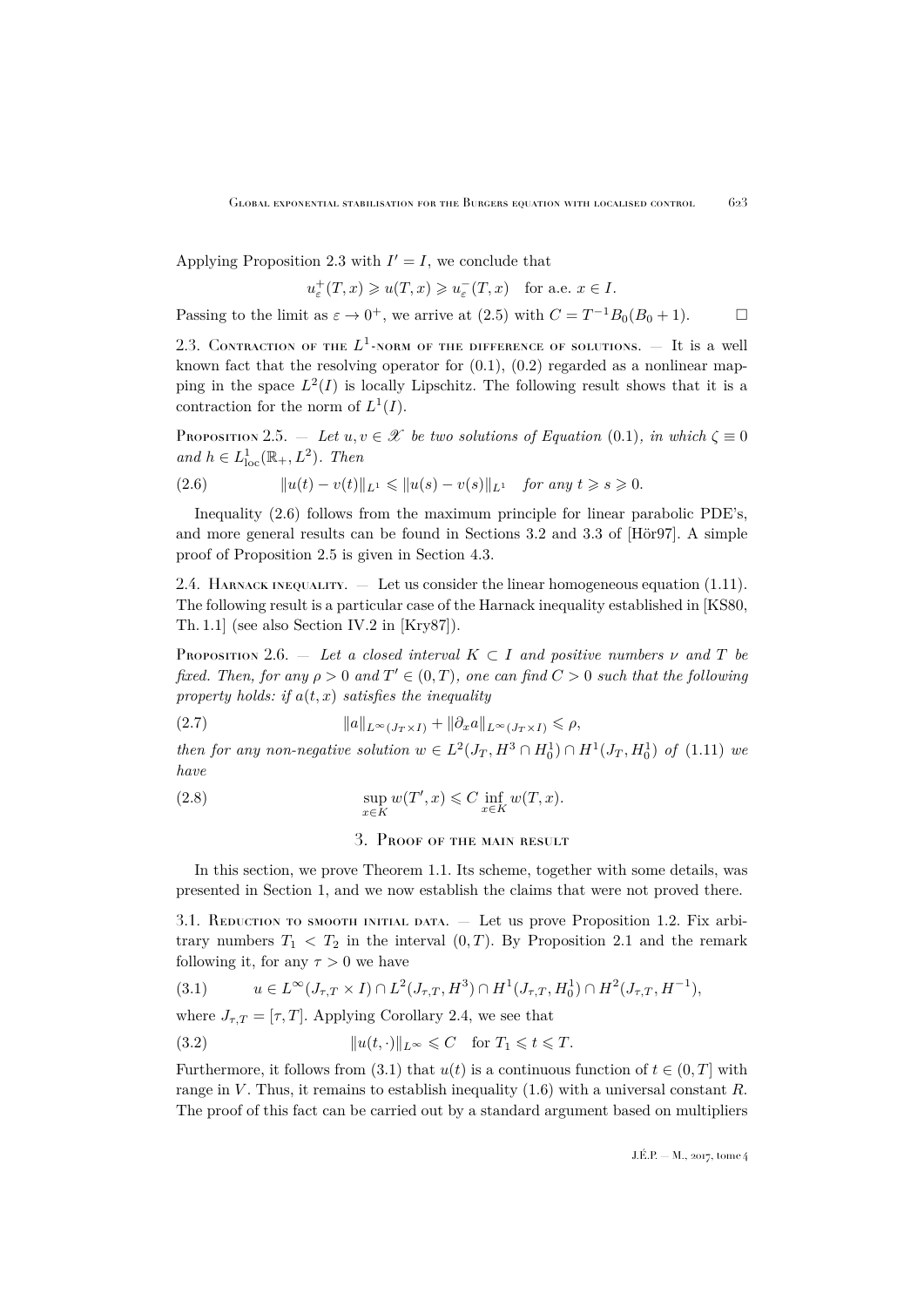technique (e.g., see the proof of Theorem 2 in [\[BV92,](#page-19-10) §I.6] dealing with the 2D Navier– Stokes system). Therefore, we confine ourselves to outlining the main steps. Until the end of this subsection, we deal with Equation [\(0.1\)](#page-2-1) in which  $\zeta \equiv 0$  and denote by  $C_i$ unessential positive numbers not depending u.

*Step 1: Mean*  $H^1$ -norm.  $-$  Taking the scalar product of  $(0.1)$  with 2u and performing usual transformations, we derive

<span id="page-12-0"></span>
$$
\partial_t ||u||^2 + 2\nu ||\partial_x u||^2 = 2(h, u) \leq \nu ||\partial_x u||^2 + \nu^{-1} ||h||^2.
$$

Integrating in time and using [\(3.2\)](#page-11-5) with  $t = T_1$ , we obtain

(3.3) 
$$
\int_{T_1}^T \|\partial_x u\|^2 dt \leq \nu^{-1} \|u(T_1)\|^2 + \nu^{-2} \int_{T_1}^T \|h\|^2 dt \leq C_1.
$$

*Step 2:*  $H^1$ -norm and mean  $H^2$ -norm.  $-$  Let us take the scalar product of  $(0.1)$  with  $-2(t-T_1)\partial_x^2 u$ 

$$
\partial_t ((t - T_1) ||\partial_x u||^2) - ||\partial_x u||^2 + 2\nu(t - T_1) ||\partial_x^2 u||^2 = 2(t - T_1)(u\partial_x u - h, \partial_x^2 u)
$$
  
\$\leq 2(t - T\_1)(||u||\_{L^{\infty}} ||\partial\_x u|| + ||h||) ||\partial\_x^2 u||.

Integrating in time and using  $(3.2)$  and  $(3.3)$ , we obtain

<span id="page-12-2"></span>(3.4) 
$$
||u(t)||_{H^1} + \int_{T_2}^t ||u(r)||_{H^2}^2 dr \leq C_2 \quad \text{for } T_2 \leq t \leq T.
$$

Using [\(0.1\)](#page-2-1), we also derive the following estimate for  $\partial_t u$ :

(3.5) 
$$
\int_{T_2}^T \|\partial_t u\|^2 dt \leqslant C_3.
$$

*Step 3: L*<sup>2</sup>-norm of the time derivative.  $-$  Taking the time derivative of  $(0.1)$ , we obtain the following equation for  $v = \partial_t u$ :

<span id="page-12-3"></span><span id="page-12-1"></span>
$$
\partial_t v - \nu \partial_x^2 v + v \partial_x u + u \partial_x v = \partial_t h.
$$

Taking the scalar product with  $2(t - T_2)v$ , we derive

$$
\partial_t ((t - T_2) ||v||^2) - ||v||^2 + 2\nu(t - T_2) ||\partial_x v||^2 = 2(t - T_2)(\partial_t h - u\partial_x v - v\partial_x u, v) \n\leq 2(t - T_2) (||\partial_t h|| + 3||u||_{L^{\infty}} ||\partial_x v||) ||v||.
$$

Integrating in time and using  $(3.2)$  and  $(3.5)$ , we obtain

$$
(3.6) \t\t\t ||v(T)|| \leqslant C_4.
$$

*Step 4:*  $H^2$ -norm.  $-$  We now rewrite  $(0.1)$  in the form

<span id="page-12-4"></span>(3.7) 
$$
\nu \partial_x^2 u = f(t) := v + u \partial_x u - h.
$$

In view of [\(3.4\)](#page-12-2) and [\(3.6\)](#page-12-3), we have  $|| f(T) || \le C_5$ . Combining this with [\(3.7\)](#page-12-4), we arrive at the required inequality [\(1.6\)](#page-7-4).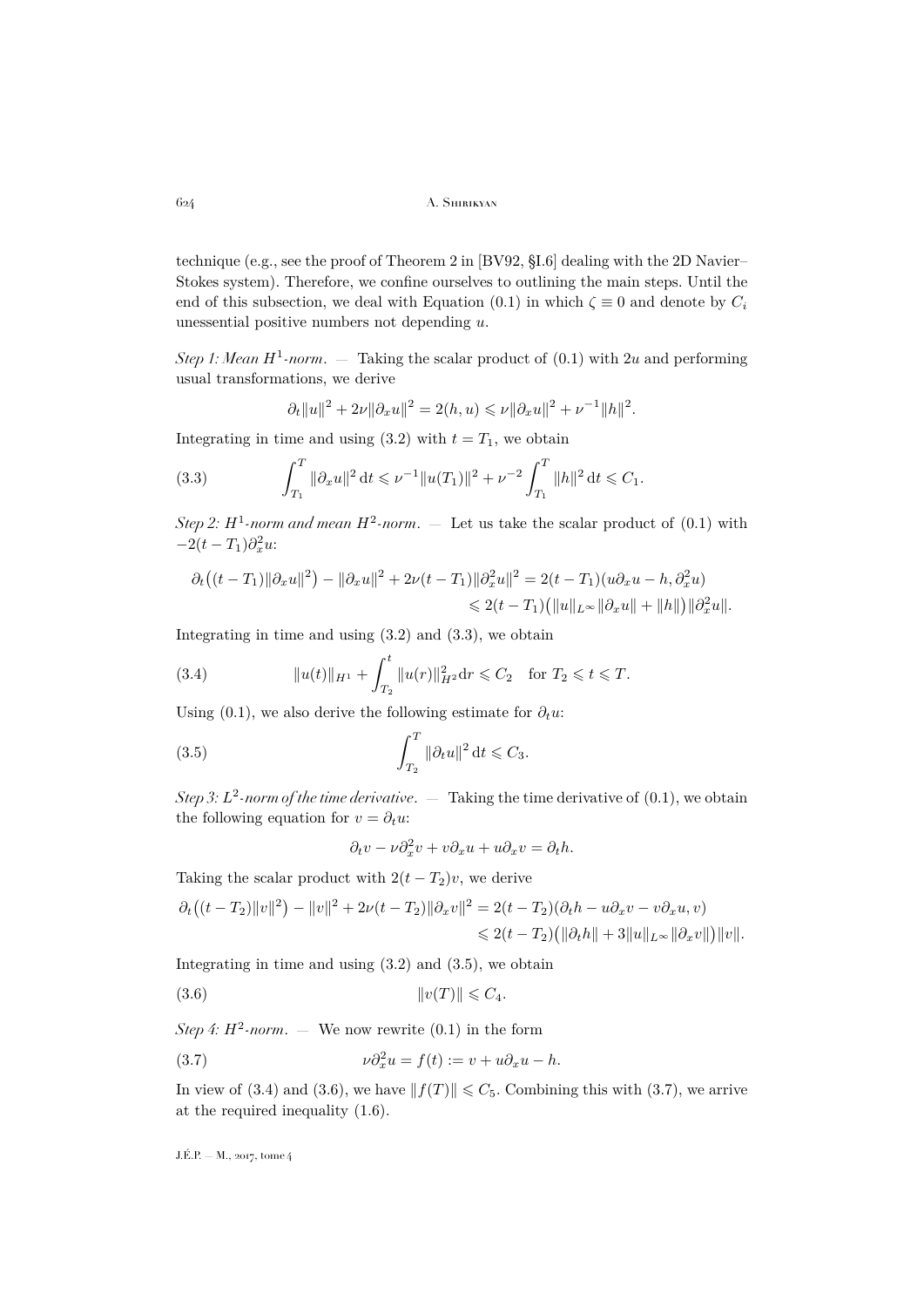<span id="page-13-0"></span>REMARK  $3.1.$  — The argument given above shows that, under the hypotheses of Proposition [1.2,](#page-7-0) if  $u_0 \in B_V(\rho)$ , then  $||R_t(u_0, h)||_{H^2} \le R$  for all  $t \ge 0$ , where  $R > 0$  depends only on  $h, \nu$ , and  $\rho$ . Moreover, similar calculations enable one to prove that, for any  $t > 0$ , the resolving operator  $\mathcal{R}_t(u_0, h)$  regarded as a function of  $u_0$  is uniformly Lipschitz continuous from any ball of  $L^2$  to  $H^2$ , and the corresponding Lipschitz constant can be chosen to be the same for  $T^{-1} \leqslant t \leqslant T$ , where  $T > 1$  is an arbitrary number.

<span id="page-13-5"></span>3.2. Proof of the main auxiliary result. — In this subsection, we prove Proposi-tion [1.3.](#page-8-1) In doing so, we fix parameter  $\nu > 0$  and do not follow the dependence of various quantities on it.

*Step 1*. — We begin with the case of non-negative solutions. Namely, we prove that, given  $q \in (0,1)$ , one can find  $\delta = \delta(I', T, q, \rho) > 0$  such that, if  $w \in \mathscr{X}_T$  is a nonnegative solution of [\(1.11\)](#page-7-1), then either the first inequality in [\(1.13\)](#page-8-2) holds, or

<span id="page-13-2"></span>(3.8) 
$$
\inf_{x \in I'} w(T, x) \geq \delta ||w(0)||_{L^1}.
$$

To this end, we shall need the following lemma, established at the end of this subsection.

<span id="page-13-4"></span>LEMMA 3.2.  $-$  *For any*  $0 < \tau < T$  *and*  $\rho > 0$ *, there is*  $M > 0$  *such that, if*  $w \in \mathscr{X}_T$ *is a solution of Equation* [\(1.11\)](#page-7-1) *with a function*  $a(t, x)$  *satisfying* [\(1.12\)](#page-8-3)*, then* 

<span id="page-13-1"></span>(3.9) 
$$
\sup_{(t,x)\in[\tau,T]\times I} |w(t,x)| \leq M ||w(0)||_{L^1}.
$$

In view of linearity, we can assume without loss of generality that  $||w(0)||_{L^1} = 1$ . Let us choose a closed interval  $K \subset I$  containing  $I'$  such that

$$
(3.10) \t\t\t |I \setminus K| \leqslant \frac{q}{2M},
$$

where  $|\Gamma|$  denotes the Lebesgue measure of a set  $\Gamma \subset \mathbb{R}$ , and  $M > 0$  is the constant in [\(3.9\)](#page-13-1) with  $\tau = 2T/3$ . By Proposition [2.1](#page-9-3) and the remark following it, the function w satisfies the hypotheses of Proposition [2.6.](#page-11-6) Therefore, by the Harnack inequality [\(2.8\)](#page-11-7), we have

(3.11) 
$$
\sup_{x \in K} w(2T/3, x) \leq C \inf_{x \in K} w(T, x),
$$

where  $C > 0$  depends only on T, K, and  $\rho$ . Let us set  $\delta = q/2C|K|$  and suppose that  $(3.8)$  is not satisfied. In this case, using  $(3.9)$ – $(3.11)$  and the contraction of the  $L^1$ -norm of solutions for  $(1.11)$  (see Remark [4.2\)](#page-19-11), we derive

<span id="page-13-3"></span>
$$
||w(T)||_{L^{1}} \leq ||w(2T/3)||_{L^{1}} = \int_{I \setminus K} w(2T/3, x) dx + \int_{K} w(2T/3, x) dx
$$
  

$$
\leq M |I \setminus K| + C\delta |K| \leq q.
$$

This is the first inequality in [\(1.13\)](#page-8-2) with  $||w(0)||_{L^1} = 1$ .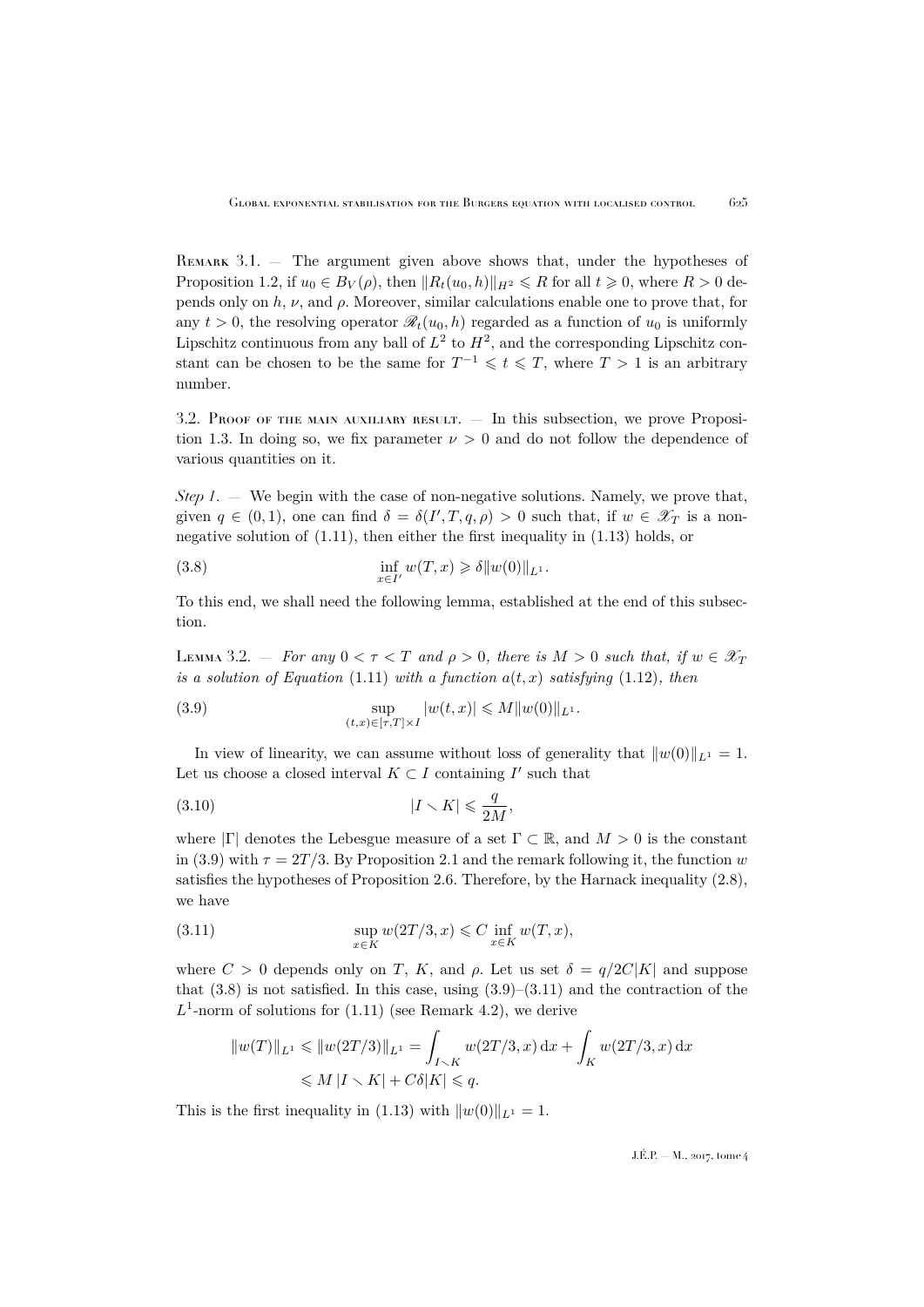*Step 2.* — We now consider the case of arbitrary solutions  $w \in \mathscr{X}_T$ , assuming again that  $||w(0)||_{L^1} = 1$ . Let us denote by  $w_0^+$  and  $w_0^-$  the positive and negative parts of  $w_0 := w(0)$ , and let  $w^+$  and  $w^-$  be the solutions of [\(1.11\)](#page-7-1) issued from  $w_0^+$  and  $w_0^-$ , respectively. Thus, we have

$$
w_0 = w_0^+ - w_0^-, \quad ||w_0^+||_{L^1} + ||w_0^-||_{L^1} = 1, \quad w = w^+ - w^-.
$$

Let us set  $r := ||w_0^+||_{L^1}$  and assume without loss of generality that  $r \geq 1/2$ . In view of the maximum principle for linear parabolic equations (see Section 2 in [\[Lan98,](#page-20-12) Chap. 3, a), the functions  $w^+$  and  $w^-$  are non-negative, and therefore the property established in Step 1 is true for them. If  $||w^+(T)||_{L^1} \leq r/2$ , then the contraction of the  $L^1$ -norm of solutions of  $(1.11)$  implies that

$$
||w(T)||_{L^1} \leq ||w^+(T)||_{L^1} + ||w^-(T)||_{L^1} \leq r/2 + (1-r) \leq 3/4.
$$

This coincides with the first inequality in [\(1.13\)](#page-8-2) with  $||w(0)||_{L^1} = 1$ .

Suppose now that  $||w^+(T)||_{L^1} > r/2$ . Using the property of Step 1 with  $q = 1/2$ , we find  $\delta_1 > 0$  such that

(3.12) 
$$
\inf_{x \in Q} w^+(T,x) \geq \delta_1 r.
$$

Set  $\varepsilon = \frac{1}{4}\delta_1|I'|$  and assume that  $||w(T)||_{L^1(I')} < \varepsilon$  (in the opposite case, the second inequality in [\(1.13\)](#page-8-2) holds), so that

<span id="page-14-1"></span><span id="page-14-0"></span>
$$
||w^+(T)||_{L^1(I')} - ||w^-(T)||_{L^1(I')} < \varepsilon.
$$

It follows that

$$
||w^-(T)||_{L^1} \ge ||w^-(T)||_{L^1(I')} \ge ||w^+(T)||_{L^1(I')} - \varepsilon \ge \delta_1 r|I'| - \frac{\delta_1}{4}|I'| \ge \varepsilon.
$$

By the L<sup>1</sup>-contraction for  $w^-$ , we see that  $||w_0^-||_{L^1} = 1 - r \geq \varepsilon$ . Repeating the argument applied above to  $w^+$ , we can prove that if

(3.13) 
$$
||w^{-}(T)||_{L^{1}} \leqslant \frac{1}{2}(1-r),
$$

then  $||w(T)||_{L^1} \leq 1 - \varepsilon/2$ , so that the first inequality in [\(1.13\)](#page-8-2) holds with  $q = 1 - \varepsilon/2$ . Thus, it remains to consider the case when [\(3.13\)](#page-14-0) does not hold. Applying the property of Step 1 to  $w^-$ , we find  $\delta_2 > 0$  such that

(3.14) 
$$
\inf_{x \in I'} w^-(T, x) \geq \delta_2(1 - r).
$$

Since  $1/2 \le r \le 1 - \varepsilon$ , the right-hand sides in [\(3.12\)](#page-14-1) and [\(3.14\)](#page-14-2) are minorised by  $\theta = \min\{\frac{1}{2}\delta_1, \varepsilon \delta_2\}$ . Denoting by  $\chi_{I'}$  the indicator function of  $I'$ , we write

<span id="page-14-2"></span>
$$
||w(T)||_{L^{1}} = \int_{I} |w^{+}(T, x) - w^{-}(T, x)| dx
$$
  
= 
$$
\int_{I} |(w^{+}(T, x) - \theta \chi_{I'}(x)) - (w^{-}(T, x) - \theta \chi_{I'}(x))| dx
$$
  

$$
\leq \int_{I} (w^{+}(T, x) - \theta \chi_{I'}(x)) dx + \int_{I} (w^{-}(T, x) - \theta \chi_{I'}(x)) dx
$$
  
= 
$$
||w^{+}(T)||_{L^{1}} + ||w^{-}(T)||_{L^{1}} - 2\theta|I'|.
$$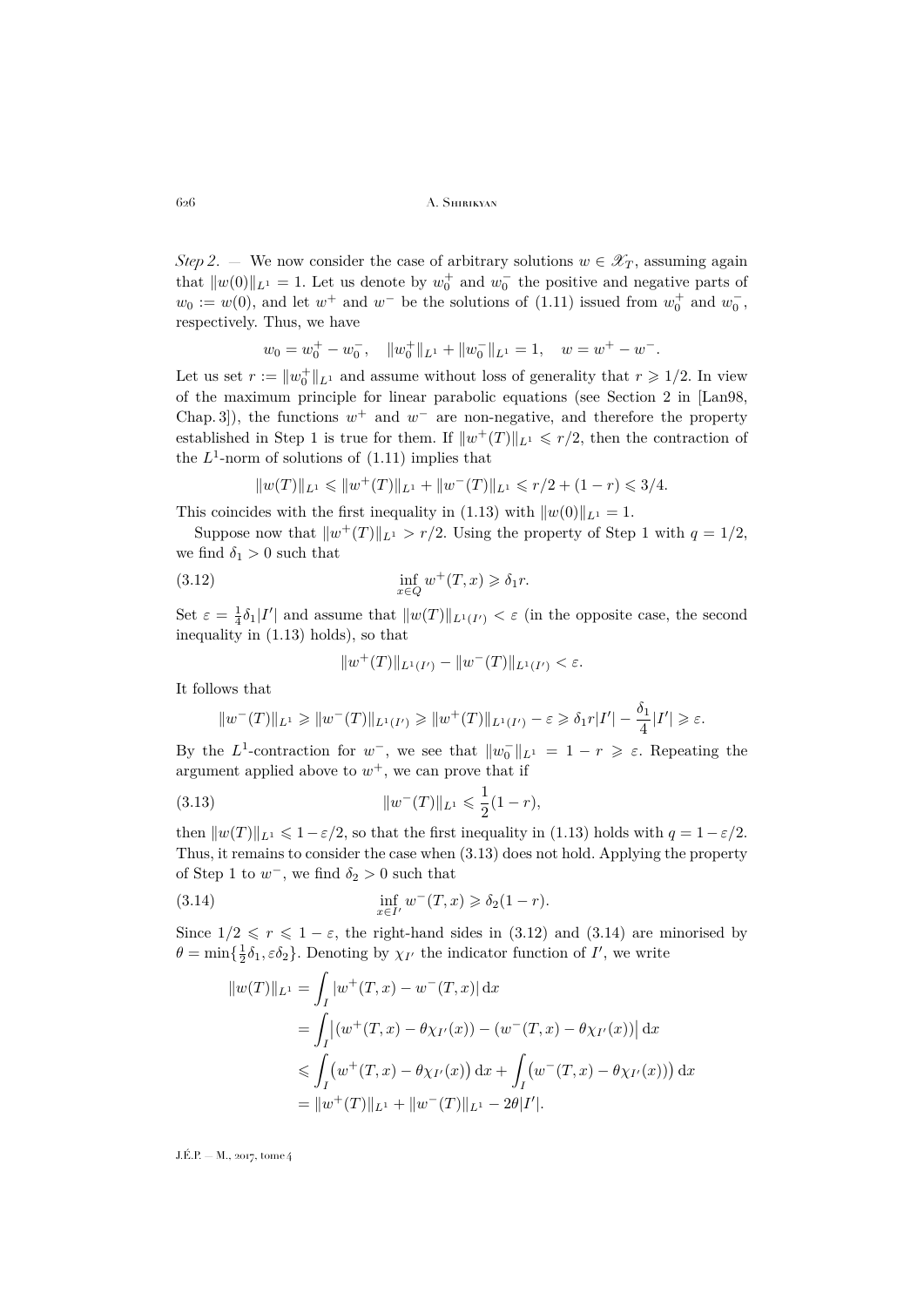In view of the  $L^1$ -contraction for  $w^+$  and  $w^-$ , the right-hand side of this inequality does not exceed

<span id="page-15-3"></span>
$$
||w_0^+||_{L^1} + ||w_0^-||_{L^1} - 2\theta|I'| = 1 - 2\theta|I'|.
$$

Setting  $q = \max\{3/4, 1 - \varepsilon/2, 1 - 2\theta|I|\}$ , we conclude that one of the inequalities [\(1.13\)](#page-8-2) holds for  $w$ . Thus, to complete the proof of Proposition [1.3,](#page-8-1) it only remains to establish Lemma [3.2.](#page-13-4)

*Proof of Lemma* [3.2.](#page-13-4) — By the maximum principle and regularity of solutions for linear parabolic equations, it suffices to prove that

(3.15) 
$$
||w(\tau)||_{L^{\infty}(I)} \leqslant C_1 ||w(0)||_{L^1(I)},
$$

where  $C_1 > 0$  does not depend on w. To this end, along with [\(1.11\)](#page-7-1), let us consider the dual equation

<span id="page-15-0"></span>(3.16) 
$$
\partial_t z + \nu \partial_x^2 z + a(t, x) \partial_x z = 0,
$$

supplemented with the initial condition

<span id="page-15-1"></span>
$$
(3.17) \t\t\t z(T, x) = z_0(x).
$$

Let us denote by  $G(t, x, y)$  the Green function of the Dirichlet problem for [\(3.16\)](#page-15-0), [\(3.17\)](#page-15-1). By Theorem 16.3 in [\[LSU68,](#page-20-13) Chap. IV], one can find positive numbers  $C_2$ and  $C_3$  depending only on  $\rho$ , s, and T such that

<span id="page-15-2"></span>
$$
|G(t, x, y)| \leq C_2 (T - t)^{-1/2} \exp(-C_3 (x - y)^2 / (T - t)) \quad \text{for } x, y \in I, t \in [0, T).
$$

It follows that, for  $z_0 \in L^2(I)$ , the solution  $z \in \mathscr{X}_T$  of Problem [\(3.16\)](#page-15-0), [\(3.17\)](#page-15-1) satisfies the inequality

(3.18) 
$$
||z(0)||_{L^{\infty}} \leq C_4 ||z_0||_{L^1},
$$

where  $C_4 > 0$  does not depend on  $z_0$ .

Now let  $w \in \mathscr{X}_T$  be a solution of [\(1.11\)](#page-7-1). Taking any  $z_0 \in L^2(I)$  and denoting by  $z \in \mathscr{X}_{T}$  the solution of [\(3.16\)](#page-15-0), [\(3.17\)](#page-15-1), we write

(3.19) 
$$
\frac{\mathrm{d}}{\mathrm{d}t}(w(t),z(t)) = (\partial_t w, z) + (w, \partial_t z) = 0.
$$

Integrating in time and using [\(3.18\)](#page-15-2), we obtain

<span id="page-15-5"></span>
$$
\int_I w(\tau)z_0 dx = \int_I w(0)z(0) dx \leq \|w(0)\|_{L^1} \|z(0)\|_{L^\infty} \leq C_4 \|w(0)\|_{L^1} \|z_0\|_{L^1}.
$$

Taking the supremum over all  $z_0 \in L^2$  with  $||z_0||_{L^1} \leq 1$ , we arrive at the required inequality  $(3.15)$ .

3.3. COMPLETION OF THE PROOF. — We need to prove inequalities  $(1.7)$  and  $(1.8)$ , as well as the piecewise continuity of  $\zeta : \mathbb{R}_+ \to H^1(I)$  and the estimate

<span id="page-15-4"></span>
$$
(3.20) \t\t\t ||\zeta(t)||_{H^1} \leq C_1 e^{-\gamma t} \min(||u_0 - \widehat{u}_0||_{L^1}^{2/5}, 1), \quad t \geq 0.
$$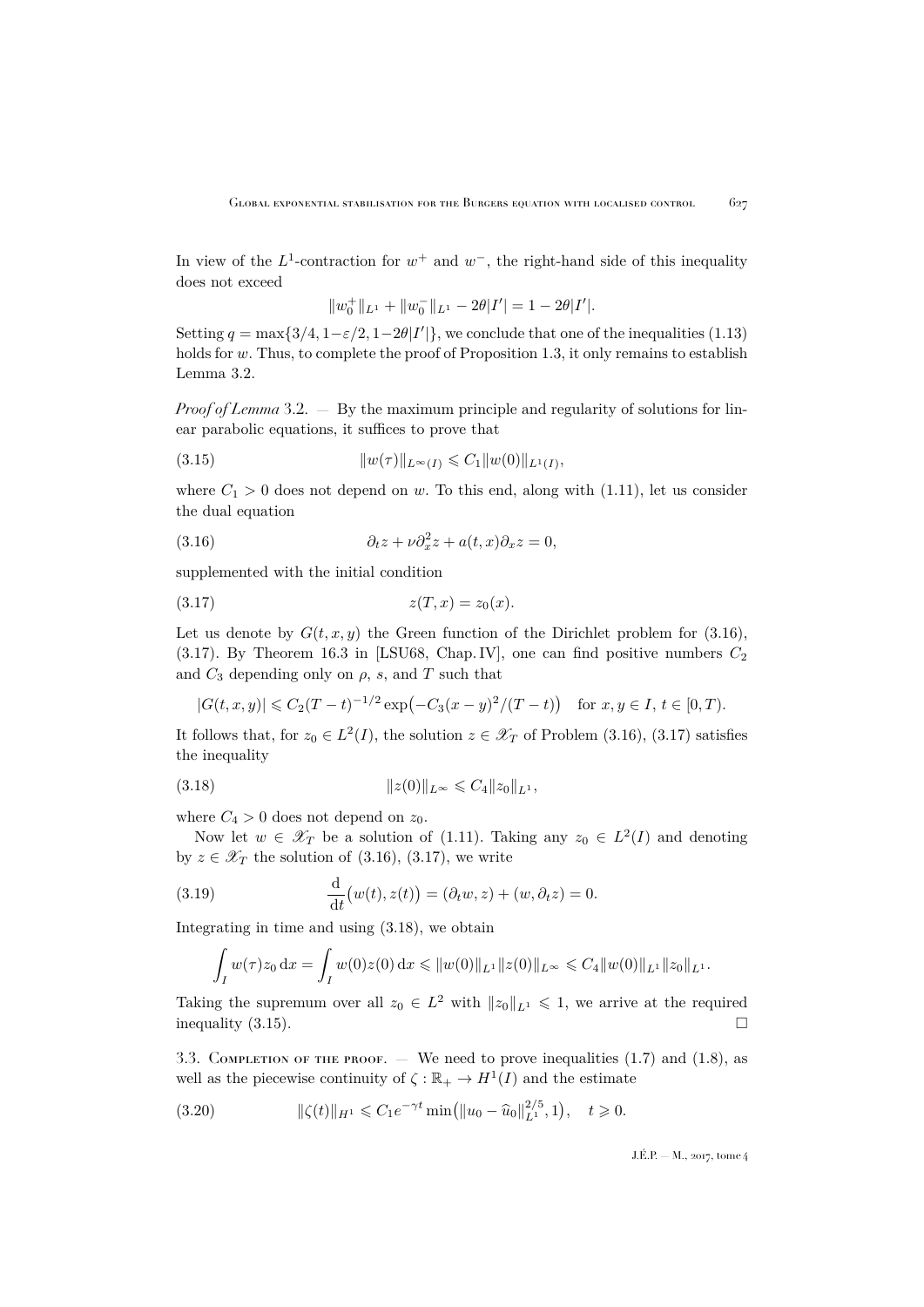*Proof of* [\(1.7\)](#page-7-3). — The estimate for  $\hat{u}(t) = \mathcal{R}_t(\hat{u}_0, h)$  follows from Remark [3.1.](#page-13-0) Setting  $t_k = 2k$ , we now use induction on  $k \geq 0$  to prove that  $u(t) = \mathcal{R}_t(u_0, h + \zeta)$  is bounded on  $[t_k, t_{k+1}]$  by a universal constant and that  $u(t_{k+1}) \in B_V(R)$ , provided that  $u(t_k) \in B_V(R)$ . Indeed, it follows from [\(1.17\)](#page-9-2) that

$$
\sup_{t_k \leq t \leq s_k} \|u(t)\|_{H^2} \leq C_2 \sup_{t_k \leq t \leq s_k} ( \|\widehat{u}(t)\|_{H^2} + \|v(t)\|_{H^2}),
$$

where  $s_k = 2k + 1$ . In view of Remark [3.1,](#page-13-0) the right-hand side of this inequality does not exceed a constant  $C_3(R)$ . Furthermore, recalling [\(1.16\)](#page-9-1) and using Remark [3.1](#page-13-0) and inequality [\(1.6\)](#page-7-4) with  $T = 1$ , we see that

$$
\sup_{s_k \leq t \leq t_{k+1}} \|u(t)\|_{H^2} \leq C_3(R), \quad \|u(t_{k+1})\|_{H^2} \leq R.
$$

This completes the induction step.

*Proof of*  $(1.8)$ . — In view of  $(1.19)$ , it suffices to establish  $(1.18)$  for any even integer  $k \geq 0$ . It follows from [\(1.17\)](#page-9-2), [\(1.15\)](#page-8-4), and the definition of  $\chi$  that

<span id="page-16-0"></span>(3.21) 
$$
\|u(k+1)-\widehat{u}(k+1)\|_{L^1} = \int_I \chi_0(x)|v(k+1)-\widehat{u}(k+1)|\,\mathrm{d}x.
$$

We know that the norms of the functions v and  $\hat{u}$  are bounded in  $L^{\infty}([k, k + 1], H^2)$ by a constant depending only on R. Since they satisfy Equation [\(0.1\)](#page-2-1) with  $\zeta \equiv 0$ , we see that  $\partial_t v$  and  $\partial_t \hat{u}$  are bounded in  $L^{\infty}([k, k+1], L^2)$  by a number depending on R.<br>Dy interpolation and the continuous embedding  $H^1(L) \subset C^{1/2}(L)$  are see that By interpolation and the continuous embedding  $H^1(I) \subset C^{1/2}(I)$ , we see that

$$
||v||_{C^{1/2}([k,k+1]\times I)} + ||\widehat{u}||_{C^{1/2}([k,k+1]\times I)} \leq C_4(R).
$$

Since the difference  $w = v - \hat{u}$  satisfies Equation [\(1.11\)](#page-7-1) with  $a = \frac{1}{2}(v + \hat{u})$ , we conclude that Proposition 1.2 is applicable to  $w$ . Thus, we have an of the inequalities (1.12) that Proposition [1.3](#page-8-1) is applicable to  $w$ . Thus, we have one of the inequalities  $(1.13)$ . If the first of them is true, then it follows from [\(3.21\)](#page-16-0) that [\(1.18\)](#page-9-5) holds with  $\theta = q$ . If the second inequality is true, then using  $(3.21)$ , the contraction of the  $L^1$ -norm for w, and relations [\(1.14\)](#page-8-5), we derive

$$
||u(k+1)-\widehat{u}(k+1)||_{L^1} \leq ||w(k+1)||_{L^1} - ||w(k+1)||_{L^1(I')} \leq (1-\varepsilon)||w(0)||_{L^1},
$$

and, hence, we obtain [\(1.18\)](#page-9-5) with  $\theta = 1 - \varepsilon$ .

*Proof of the properties of*  $\zeta$ . — In view of [\(1.16\)](#page-9-1), on any interval  $[k, k + 1]$  with odd  $k \geq 0$ , the function u satisfies [\(0.1\)](#page-2-1) with  $\zeta \equiv 0$ , and the required properties of  $\zeta$  are trivial. Let us consider the case of an even  $k \geqslant 0$ . A direct calculation show that

$$
\zeta(t,x) = \partial_t u - \nu \partial_x^2 u + u \partial_x u - h
$$
  
= -(\chi\_k(1 - \chi\_k)w + 2\nu \partial\_x \chi\_k) \partial\_x w + (\partial\_t \chi\_k - \nu \partial\_x^2 \chi\_k + \widehat{u} \partial\_x \chi\_k + \chi\_k w \partial\_x \chi\_k)w,

where  $\chi_k(t,x) = \chi(t-k,x)$ . Since  $\chi(t,x) = 1$  for  $x \notin [a, b]$  and for  $t \leq \frac{1}{2}$ , we have supp  $\zeta \subset [k + \frac{1}{2}, k + 1] \times [a, b]$ . By Proposition [2.1,](#page-9-3) v and  $\hat{u}$  are V-valued continuous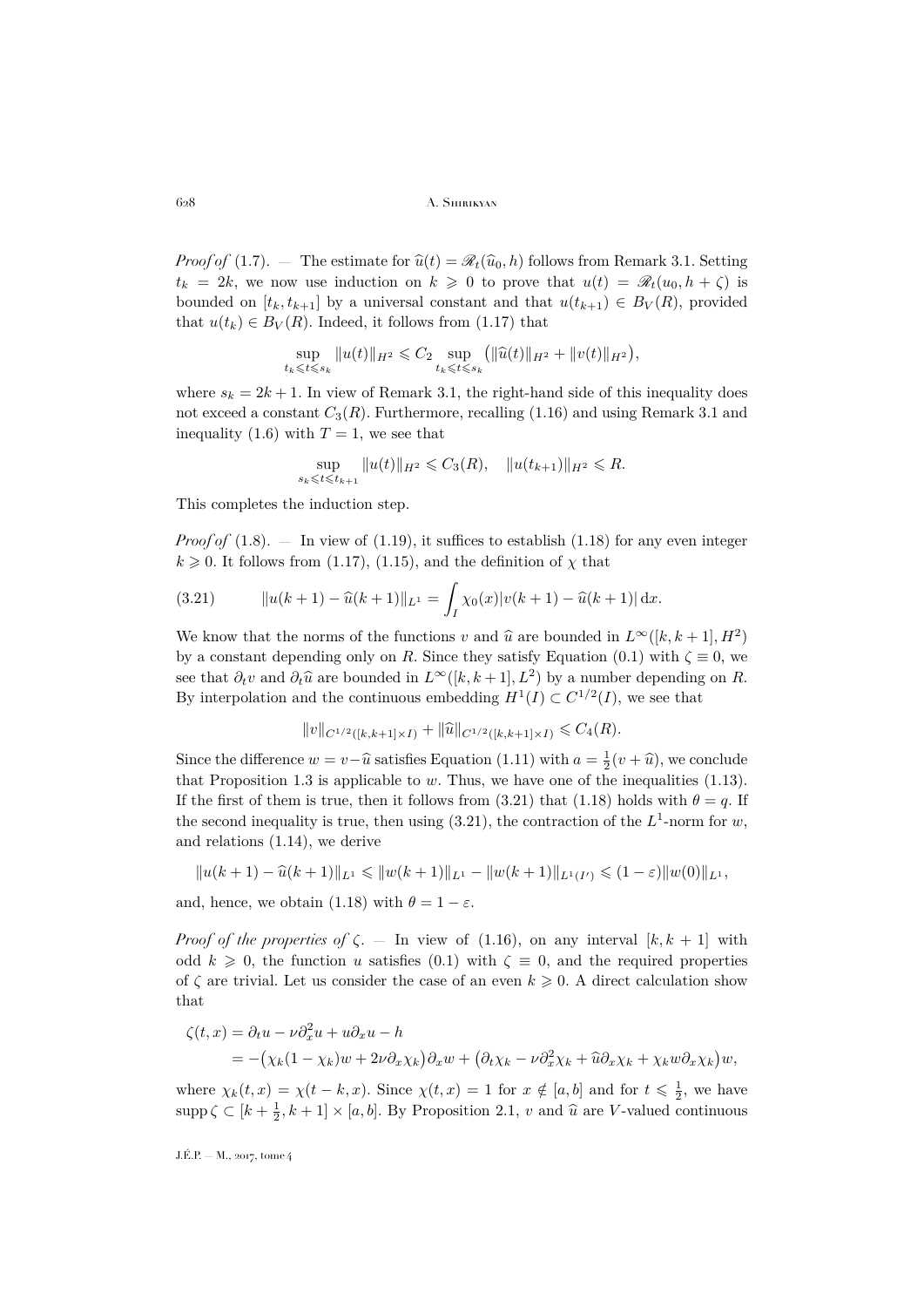functions, whence we conclude that  $\zeta$  is continuous in time with range in  $H_0^1$ . Moreover, since the  $H^2$ -norms of v and  $\hat{u}$  are bounded by a number depending only on R, for  $t \in [k, k+1]$  we have

<span id="page-17-1"></span>
$$
(3.22) \t\t ||\zeta(t)||_{H^1} \leq C_5(R)I_{[k+1/2,k]}(t)||w(t)||_{H^2} \leq C_6(R)||v(k) - \widehat{u}(k)||_{H^1},
$$

where  $I_{[k+1/2,k]}(t)$  is the indicator function of the interval  $[k+1/2, k]$ , and we used the fact that the resolving operator for the Burgers equation is uniformly Lipschitz continuous from any ball of  $H_0^1$  to  $H^2$  for positive times; see Remark [3.1.](#page-13-0) Since  $v(k) - \hat{u}(k) = u(k) - \hat{u}(k)$ , it follows from [\(1.8\)](#page-7-2) and [\(3.22\)](#page-17-1) that [\(3.20\)](#page-15-4) holds. This completes the proof of Theorem [1.1.](#page-5-1)

### 4. Appendix: proofs of some auxiliary assertions

<span id="page-17-0"></span>4.1. Proof of Proposition [2.1.](#page-9-3) — The existence and uniqueness of a solution  $u \in \mathcal{X}$ is well known in more complicated situations; see Chapter 15 in [\[Tay97\]](#page-20-14). We thus confine ourselves to outlining the proofs of the  $L^{\infty}$  bound and regularity.

The solution  $u(t, x)$  of [\(0.1\)](#page-2-1), [\(0.2\)](#page-2-2) can be regarded as the solution of the linear parabolic equation

(4.1) 
$$
\partial_t u - \nu \partial_x^2 u + b(t, x) \partial_x u = h(t, x),
$$

where  $b \in L^2_{loc}(\mathbb{R}_+, H_0^1)$  coincides with u. If b, h, and  $u_0$  were regular functions, then the classical maximum principle would imply that (see Section 2 in [\[Lan98,](#page-20-12) Chap. 3])

<span id="page-17-2"></span>(4.2) 
$$
|u(t,x)| \leqslant ||u_0||_{L^{\infty}} + t ||h||_{L^{\infty}(J_t \times I)} \quad \text{for all } (t,x) \in \mathbb{R}_+ \times I.
$$

To deal with the general case, it suffices to approximate  $u_0$  and h by smooth functions and to pass to the (weak) limit in inequality [\(4.2\)](#page-17-2) written for approximate solutions. This argument shows that the inequality in [\(4.2\)](#page-17-2) is valid almost everywhere for any solution  $u$ .

We now turn to the regularity of solutions. The function  $u \in \mathscr{X}$  is the solution of the linear equation

$$
\partial_t u - \nu \partial_x^2 u = f(t, x),
$$

where the right-hand side  $f = h - u \partial_x u$  belongs to  $L^2_{\text{loc}}(\mathbb{R}_+, L^2)$ . By standard estimates for the heat equation, we see that

(4.3) 
$$
u \in L^2_{loc}(\mathbb{R}_+, H^2) \cap H^1_{loc}(\mathbb{R}_+, L^2).
$$

Differentiating [\(0.1\)](#page-2-1) with respect to time and setting  $v = \partial_t u$ , we see that v satisfies the equations

(4.4) 
$$
\partial_t v - \nu \partial_x^2 v + v \partial_x u + u \partial_x v = \partial_t h, \quad v(0) = v_0,
$$

where  $v_0 = h(0) - u_0 \partial_x u_0 + \nu \partial_x^2 u_0 \in L^2$ . Taking the scalar product of the first equation in  $(4.4)$  with v and carrying out some simple transformations, we conclude that  $v \in \mathcal{X}$ . On the other hand, it follows from [\(0.1\)](#page-2-1) that

<span id="page-17-3"></span>
$$
\partial_x^2 u = v + u \partial_x u - h \in L^2_{loc}(\mathbb{R}_+, H^1),
$$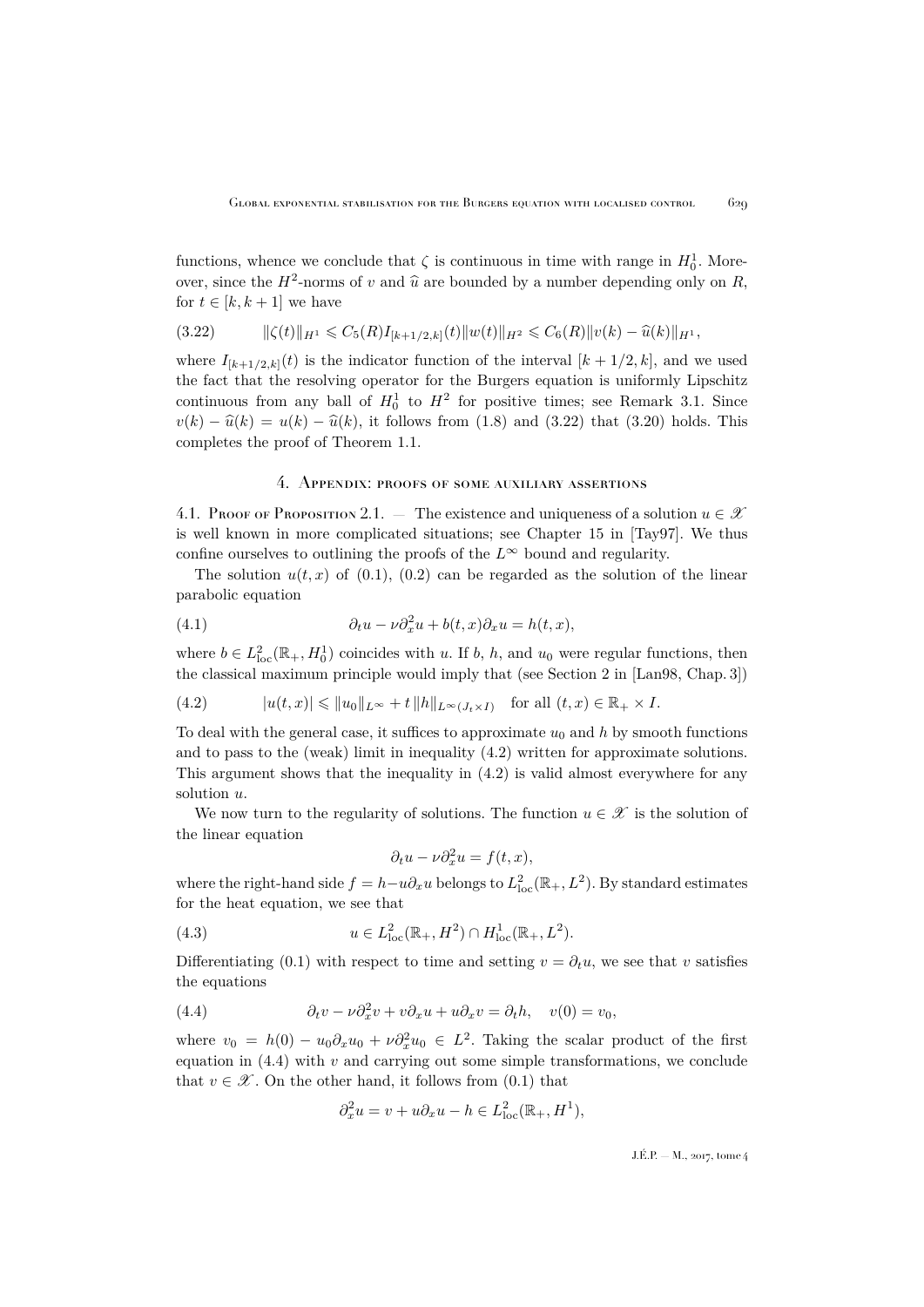whence we see that  $u \in L^2_{loc}(\mathbb{R}_+, H^3)$ . Combining this with the inclusion  $\partial_t u \in \mathscr{X}$ , we obtain  $(2.1)$ .

4.2. Proof of Proposition [2.3.](#page-10-0)  $-$  Without loss of generality, we can assume that  $t = T$ . Define

$$
u = u^- - u^+, \quad \psi_{\delta}(z) = 1 \wedge \big( (z/\delta) \vee 0 \big),
$$

where  $\delta > 0$  is a small parameter, and  $a \wedge b$  ( $a \vee b$ ) denotes the minimum (respectively, maximum) of the real numbers a and b. In view of inequality  $(2.2)$  and its analogue for sub-solutions (in which  $(\cdot, \cdot)$  denotes the scalar product in  $L^2(I')$ ), the function u is non-positive almost everywhere for  $t = 0$  and satisfies the inequality

<span id="page-18-1"></span>(4.5) 
$$
\int_0^T (\partial_t u, \varphi) dt + \nu \int_0^T (\partial_x u, \partial_x \varphi) dt - \frac{1}{2} \int_0^T (w, \partial_x \varphi) dt \leq 0,
$$

where  $w = (u^{-})^{2} - (u^{+})^{2}$ , and  $\varphi \in L^{\infty}(J_{T}, L^{2}(I')) \cap L^{2}(J_{T}, H_{0}^{1}(I'))$  is an arbitrary non-negative function. Let us take  $\varphi(t,x) = \psi_{\delta}(u(t,x))$  in [\(4.5\)](#page-18-1). It is easy to check that

$$
\int_0^T (\partial_t u, \varphi) dt = \int_{I'} \Psi_\delta(u(T)) dx,
$$
\n
$$
\int_0^T (\partial_x u, \partial_x \varphi) dt = \int_0^T \int_{I'} |\partial_x u|^2 \psi_\delta'(u) dx dt \ge 0,
$$
\n
$$
\left| \int_0^T (w, \partial_x \varphi) dt \right| \le \int_0^T \int_{I'} |u| |u^+ + u^-| |\partial_x u| \psi_\delta'(u) dx dt
$$
\n
$$
\le \int_0^T \int_{I'} (v |\partial_x u|^2 + \frac{1}{4\nu} |u|^2 |u^+ + u^-|^2) \psi_\delta'(u) dx dt,
$$

where  $\Psi_{\delta}(z) = \int_0^z \psi_{\delta}(r) dr$ . Substituting these relations into [\(4.5\)](#page-18-1), we derive

$$
\int_{I'} \Psi_{\delta}(u(T)) dx \leq \frac{1}{8\nu} \int_0^T \int_{I'} |u|^2 |u^+ + u^-|^2 \psi_{\delta}'(u) dx dt
$$
  

$$
\leq \frac{\delta}{8\nu} \int_0^T \int_{I'} |u^+ + u^-|^2 dx dt \leq \frac{\delta}{8\nu} ||u^+ + u^-\|_{L^2(J_T \times I)}^2,
$$

where we used the fact that  $0 \leqslant u \leqslant \delta$  on the support of  $\psi_{\delta}'(u)$ . Passing to the limit as  $\delta \to 0^+$  and using the Fatou lemma, we derive

$$
\int_{I'} \bigl( u(T) \vee 0 \bigr) \, \mathrm{d}x = 0.
$$

This inequality implies that the Lebesgue measure of the set of points  $x \in I'$  for which  $u(T, x) > 0$  is equal to zero. We thus obtain [\(2.4\)](#page-10-4).

<span id="page-18-0"></span>4.3. Proof of Proposition [2.5.](#page-11-2) — We apply an argument similar to that used in the proof of Lemma [3.2;](#page-13-4) see Section [3.2.](#page-13-5) Let us note that the difference  $w = u - v \in \mathcal{X}$ satisfies the linear equation [\(1.11\)](#page-7-1), in which  $a = \frac{1}{2}(u + v)$ . Along with (1.11), let us consider the dual equation [\(3.16\)](#page-15-0). The following result is a particular case of the classical maximum principle. Its proof is given in Section III.2 of [\[Lan98\]](#page-20-12) for regular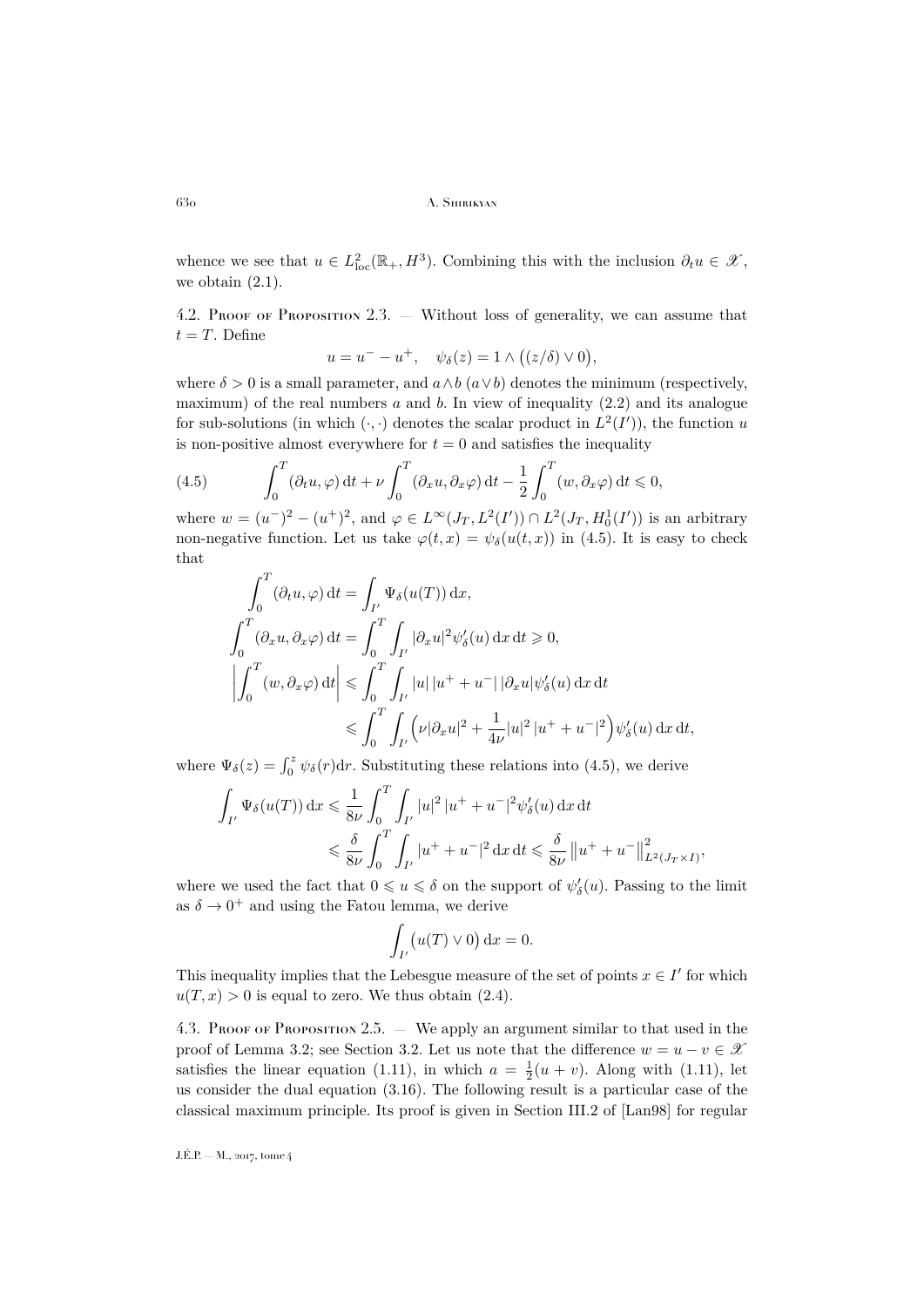functions  $a(t, x)$  and can be obtained by a simple approximation argument in the general case.

<span id="page-19-12"></span> $\text{Lemma 4.1.} = \text{Let } a \in L^2(J_T, H^1) \text{ for some } T > 0. \text{ Then, for any } z_0 \in L^2(I),$ *Problem* [\(3.16\)](#page-15-0)*,* [\(3.17\)](#page-15-1) *has a unique solution*  $z \in \mathscr{X}_T$ *. Moreover, if*  $z_0 \in L^{\infty}(I)$ *, then*  $z(t)$  *belongs to*  $L^{\infty}(I)$  *for any*  $t \in J_T$  *and satisfies the inequality* 

<span id="page-19-13"></span>(4.6) 
$$
||z(t)||_{L^{\infty}} \leq ||z_0||_{L^{\infty}} \quad \text{for } t \in J_T.
$$

To prove [\(2.6\)](#page-11-3), we fix  $t = T$  and assume without loss of generality that  $s = 0$ . By duality, it suffices to show that, for any  $z_0 \in L^{\infty}(I)$  with norm  $||z_0||_{L^{\infty}} \leq 1$ , we have

(4.7) 
$$
\int_I w(T) z_0 \, dx \leq \|w(0)\|_{L^1}.
$$

Let  $z \in \mathscr{X}_T$  be the solution of [\(3.16\)](#page-15-0), [\(3.17\)](#page-15-1). Such solution exists in view of Lemma [4.1](#page-19-12) and the inclusion  $a \in L^2(J_T, H_0^1)$ , which is ensured by the regularity hypothesis for u and v. It follows from  $(1.11)$  and  $(3.16)$  that relation  $(3.19)$  holds. Integrating it in time, we see that

<span id="page-19-14"></span>
$$
\int_I w(T)z_0 dx = \int_I w(0)z(0) dx \leq \|w(0)\|_{L^1} \|z(0)\|_{L^\infty}.
$$

Using [\(4.6\)](#page-19-13) with  $t = 0$ , we arrive at the required inequality [\(4.7\)](#page-19-14).

<span id="page-19-11"></span>REMARK 4.2. — We have proved in fact that if  $w \in \mathscr{X}_T$  is a solution of the linear equation [\(1.11\)](#page-7-1), in which the coefficient a belongs  $L^2(J_T, H^1)$ , then  $||w(t)||_{L^1} \leq$  $||w(s)||_{L^1}$  for  $0 \leqslant s \leqslant t \leqslant T$ .

#### <span id="page-19-0"></span>**REFERENCES**

- <span id="page-19-9"></span>[AL83] H. W. Alt & S. Luckhaus – "Quasilinear elliptic-parabolic differential equations", *Math. Z.* **183** (1983), no. 3, p. 311–341.
- <span id="page-19-10"></span>[BV92] A. V. Babin & M. I. Vishik – *Attractors of evolution equations*, Studies in Mathematics and its Applications, vol. 25, North-Holland Publishing, Amsterdam, 1992.
- <span id="page-19-8"></span>[BIN79] O. V. BESOV, V. P. It'IN & S. M. NIKOL'SKII – *Integral representations of functions and imbedding theorems*, Scripta Series in Mathematics, V. H. Winston & Sons, Washington, D.C., 1979.
- <span id="page-19-4"></span>[Cha09] M. CHAPOULY – "Global controllability of nonviscous and viscous Burgers-type equations", *SIAM J. Control Optim.* **48** (2009), no. 3, p. 1567–1599.
- <span id="page-19-6"></span>[Cor07a] J.-M. Coron – *Control and nonlinearity*, Mathematical Surveys and Monographs, vol. 136, American Mathematical Society, Providence, RI, 2007.
- <span id="page-19-2"></span>[Cor07b]  $\qquad \qquad$ , "Some open problems on the control of nonlinear partial differential equations", in *Perspectives in nonlinear partial differential equations* (H. Berestycki, ed.), Contemp. Math., vol. 446, American Mathematical Society, Providence, RI, 2007, p. 215–243.
- <span id="page-19-7"></span>[Cor10]  $\qquad \qquad$ , "On the controllability of nonlinear partial differential equations", in *Proceedings of the ICM, Vol. I*, Hindustan Book Agency, New Delhi, 2010, p. 238–264.
- <span id="page-19-1"></span>[Dia96] J. I. Diaz – "Obstruction and some approximate controllability results for the Burgers equation and related problems", in *Control of partial differential equations and applications (Laredo, 1994)*, Dekker, New York, 1996, p. 63–76.
- <span id="page-19-3"></span>[FCG07] E. FERNÁNDEZ-CARA & S. GUERRERO – "Null controllability of the Burgers system with distributed controls", *Systems Control Lett.* **56** (2007), no. 5, p. 366–372.
- <span id="page-19-5"></span>[Fur00] A. V. Fursikov – *Optimal control of distributed systems. Theory and applications*, Translations of Mathematical Monographs, vol. 187, American Mathematical Society, Providence, RI, 2000.